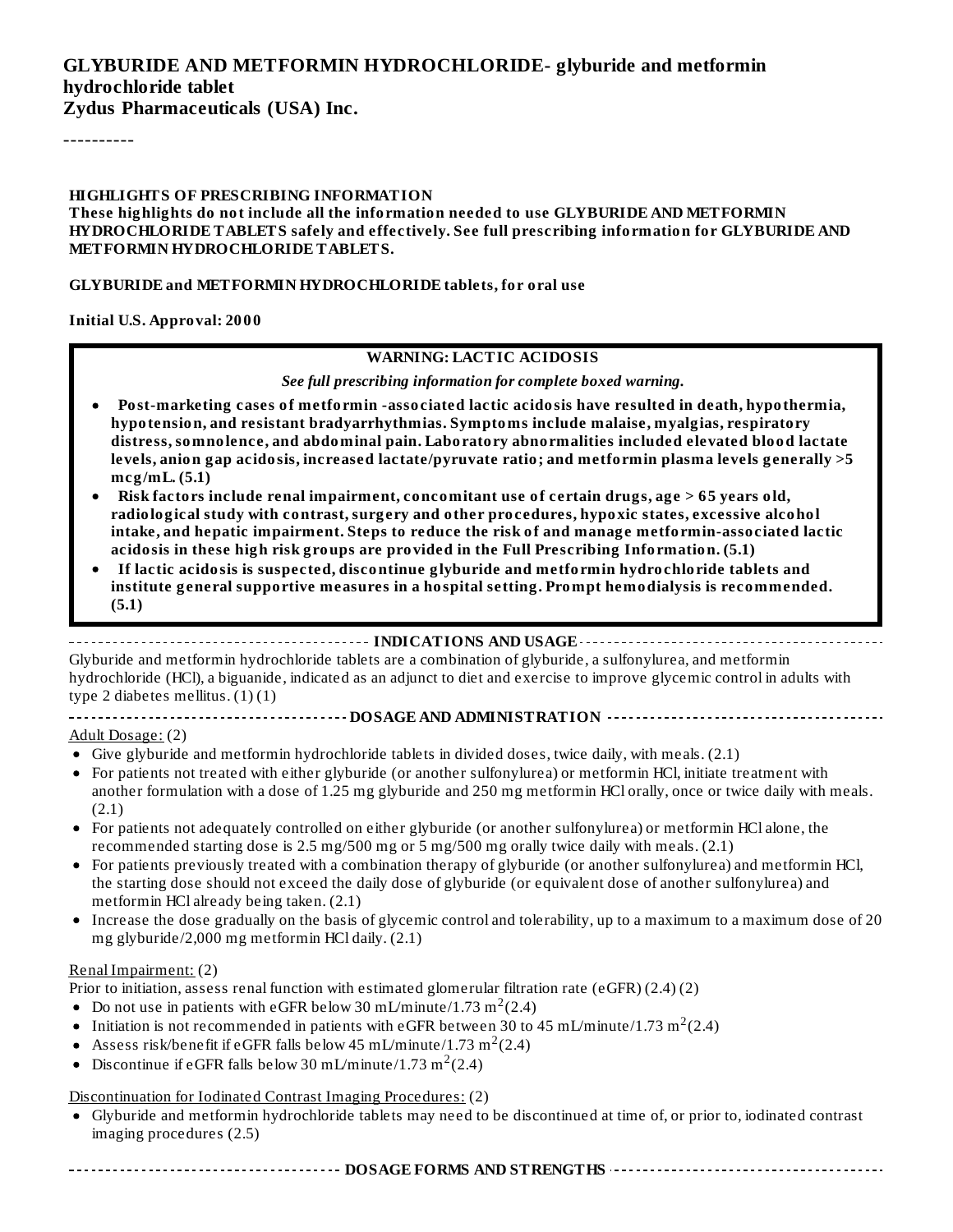| Tablets: 1.25 mg glyburide and 250 mg metformin hydrochloride (3)                                                                                                  |
|--------------------------------------------------------------------------------------------------------------------------------------------------------------------|
| Tablets: 2.5 mg glyburide and 500 mg metformin hydrochloride (3)                                                                                                   |
| • Tablets: 5 mg glyburide and 500 mg metformin hydrochloride (3)                                                                                                   |
|                                                                                                                                                                    |
| ------------------------------------CONTRAINDICATIONS ---------------------------<br>• Severe renal impairment (eGFR below 30 mL/min/1.73 m <sup>2</sup> )(4, 5.1) |
| Hypersensitivity to metformin or glyburide. (4)                                                                                                                    |
| Acute or chronic metabolic acidosis, including diabetic ketoacidosis, with or without coma. (4)                                                                    |
| • Concomitant administration of bosentan. $(4, 7)$                                                                                                                 |
|                                                                                                                                                                    |
| ---------------------- WARNINGS AND PRECAUTIONS --------------------------------                                                                                   |
| • Lactic Acidosis: See boxed warning. (5.1)                                                                                                                        |
| • Hypoglycemia: May be severe. Ensure proper patient selection, dosing, and instructions, particularly in at-risk                                                  |
| populations (e.g., elderly, renally impaired) and when used with other anti-diabetic medications. (5.2)                                                            |
| • Potential Increased Risk of Cardiovascular Mortality with Sulfonylureas: Inform patient of risks, benefits and treatment                                         |
| alternatives. (5.3)                                                                                                                                                |
| • Hemolytic anemia: Can occur if glucose 6-phosphate dehydrogenase (G6PD) deficient. Consider a non-sulfonylurea                                                   |
| alternative. (5.4)                                                                                                                                                 |
| • Vitamin $B_{12}$ Deficiency: Metformin may lower vitamin $B_{12}$ levels. Measure hematological parameters annually and                                          |
| vitamin $B_{12}$ at 2 to 3 year intervals and manage any abnormalities. (5.5)                                                                                      |
|                                                                                                                                                                    |
| Most common (>5%) adverse reactions to glyburide and metformin hydrochloride tablets diarrhea, headache,                                                           |
| nausea/vomiting, abdominal pain, and dizziness. (6.1)(6)                                                                                                           |
| To report SUSPECTED ADVERSE REACTIONS, contact Zydus Pharmaceuticals (USA) Inc. at 1-877-993-8779                                                                  |
| or FDA at 1-800-FDA-1088 or http://www.fda.gov/medwatch. (6)                                                                                                       |
|                                                                                                                                                                    |
| • Carbonic anhydrase inhibitors may increase risk of lactic acidosis. Consider more frequent monitoring. (7)                                                       |
| • Drugs that reduce metformin clearance (such as ranolazine, vandetanib, dolutegravir, and cimetidine) may increase the                                            |
| accumulation of metformin. Consider the benefits and risks of concomitant use. (7)                                                                                 |
| Alcohol can potentiate the effect of metformin on lactate metabolism. Warn patients against excessive alcohol intake.<br>٠                                         |
| (7)                                                                                                                                                                |
| The hypoglycemic action of glyburide and metformin hydrochloride may be potentiated by certain drugs. (7)                                                          |
| Concomitant administration of colesevalam may led to reduced glyburide absorption. (7)                                                                             |
|                                                                                                                                                                    |
| • Pregnancy: Glyburide and metformin hydrochloride tablets should be discontinued at least two weeks before expected                                               |
| delivery. (8.1)                                                                                                                                                    |
| • Females and Males of Reproductive Potential: Advise premenopausal females of the potential for an unintended                                                     |
| pregnancy. (8.3)                                                                                                                                                   |
|                                                                                                                                                                    |
| • Geriatric Use: Assess renal function more frequently. (8.5)                                                                                                      |

Hepatic Impairment: Avoid use in patients with hepatic impairment. (8.7)

#### **See 17 for PATIENT COUNSELING INFORMATION.**

**Revised: 6/2020**

## **FULL PRESCRIBING INFORMATION: CONTENTS\* WARNING: LACTIC ACIDOSIS 1 INDICATIONS AND USAGE 2 DOSAGE AND ADMINISTRATION**

2.1 Dosage

2.2 Patients Receiving Colesevelam

2.3 Recommendations for Use in Renal Impairment

2.4 Discontinuation for Iodinated Contrast Imaging Procedures

#### **3 DOSAGE FORMS AND STRENGTHS**

#### **4 CONTRAINDICATIONS**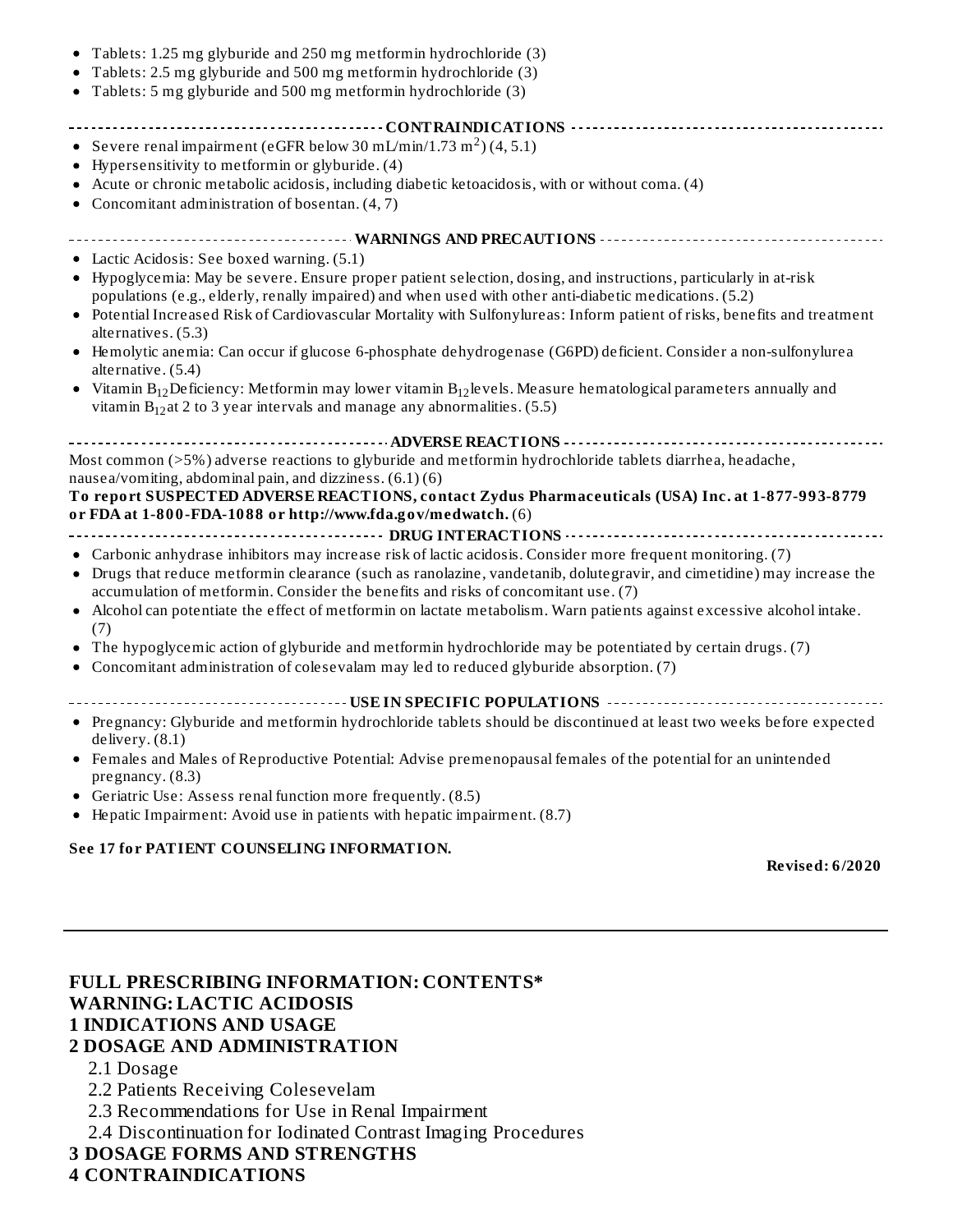### **5 WARNINGS AND PRECAUTIONS**

- 5.1 Lactic Acidosis
- 5.2 Hypoglycemia
- 5.3 Cardiovascular Mortality
- 5.4 Hemolytic Anemia
- 5.5 Vitamin B12 Deficiency
- 5.6 Macrovascular Outcomes

## **6 ADVERSE REACTIONS**

- 6.1 Clinical Studies Experience
- 6.2 Postmarketing Adverse Reactions

### **7 DRUG INTERACTIONS**

### **8 USE IN SPECIFIC POPULATIONS**

- 8.1 Pregnancy
- 8.2 Lactation
- 8.3 Females and Males of Reproductive Potential
- 8.4 Pediatric Use
- 8.5 Geriatric Use
- 8.6 Renal Impairment
- 8.7 Hepatic Impairment

### **10 OVERDOSAGE**

### **11 DESCRIPTION**

### **12 CLINICAL PHARMACOLOGY**

- 12.1 Mechanism of Action
- 12.3 Pharmacokinetics

### **13 NONCLINICAL TOXICOLOGY**

13.1 Carcinogenesis, Mutagenesis, Impairment of Fertility

**14 CLINICAL STUDIES**

### **16 HOW SUPPLIED/STORAGE AND HANDLING**

### **17 PATIENT COUNSELING INFORMATION**

\* Sections or subsections omitted from the full prescribing information are not listed.

### **FULL PRESCRIBING INFORMATION**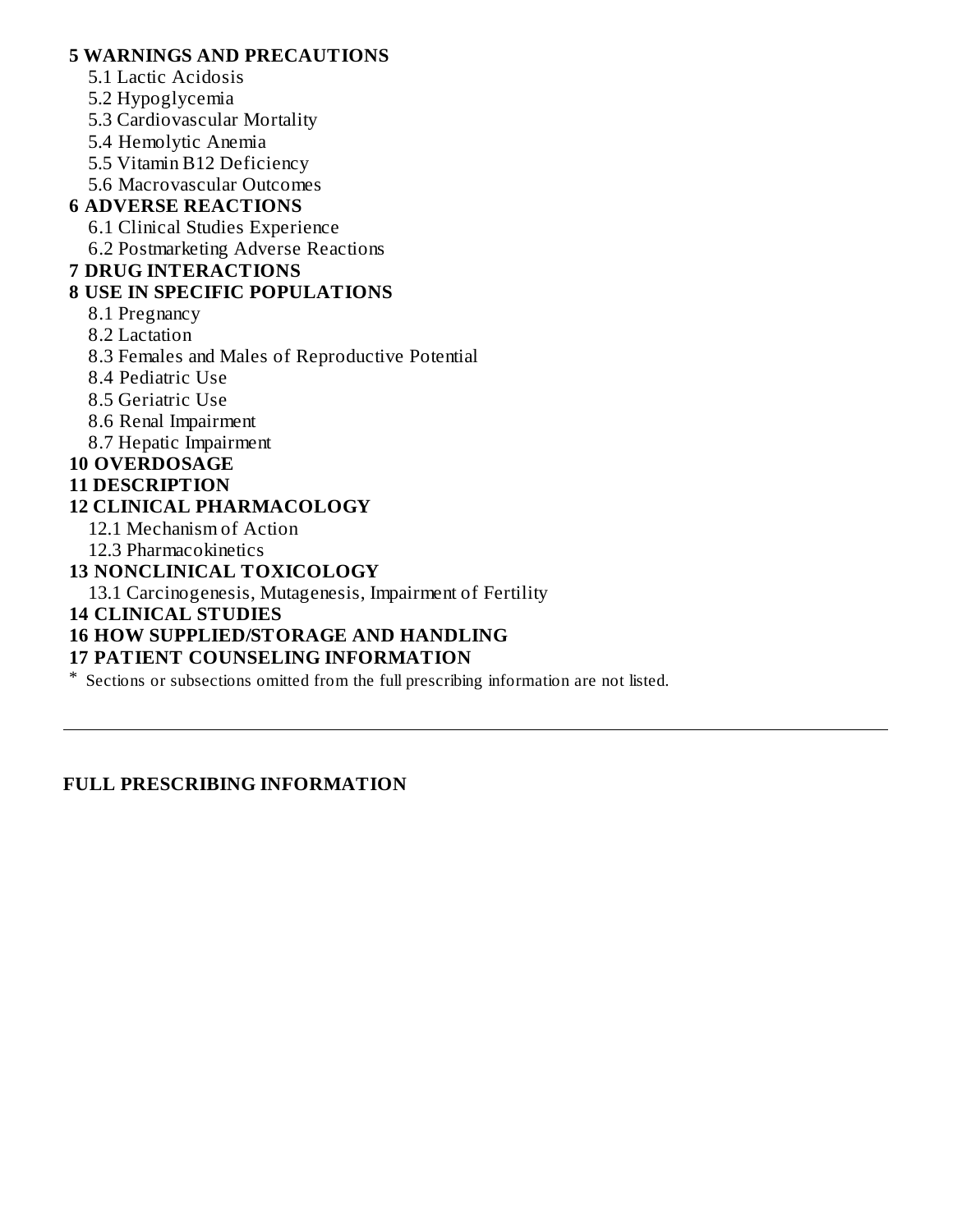## **WARNING: LACTIC ACIDOSIS**

**Postmarketing cas es of metformin-associated lactic acidosis have resulted in death, hypothermia, hypotension, and resistant bradyarrhythmias. The ons et of metforminassociated lactic acidosis is often subtle, accompanied only by nonspecific symptoms such as malais e, myalgias, respiratory distress, somnolence, and abdominal pain. Metformin-associated lactic acidosis was characterized by elevated blood lactate levels (>5 mmol/Liter), anion gap acidosis (without evidence of ketonuria or ketonemia), an increas ed lactate/pyruvate ratio; and metformin plasma levels generally >5 mcg/mL [s ee** *Warnings and Precautions (5.1)***].**

**Risk factors for metformin-associated lactic acidosis include renal impairment, concomitant us e of certain drugs (e.g., carbonic anhydras e inhibitors such as topiramate), age 65 years old or greater, having a radiological study with contrast, surgery and other procedures, hypoxic states (e.g.***,* **acute congestive heart failure), excessive alcohol intake, and hepatic impairment.**

**Steps to reduce the risk of and manage metformin-associated lactic acidosis in thes e high risk groups are provided [s ee** *Dosage and Administration (2.3), Contraindications (4)* **and** *Warnings and Precautions (5.1)***].**

**If metformin-associated lactic acidosis is suspected, immediately dis continue glyburide and metformin hydrochloride and institute general supportive measures in a hospital s etting. Prompt hemodialysis is recommended [s ee** *Warnings and Precautions (5.1)***].**

### **1 INDICATIONS AND USAGE**

Glyburide and metformin hydrochloride tablets are indicated as an adjunct to diet and exercise to improve glycemic control in adults with type 2 diabetes mellitus.

# **2 DOSAGE AND ADMINISTRATION**

## **2.1 Dosage**

- Give glyburide and metformin hydrochloride tablets in divided doses, twice daily, with meals.
- For patients not treated with either glyburide (or another sulfonylurea) or metformin hydrochloride (HCl), initiate treatment with another formulation of glyburide and metformin HCl at a starting dose of 1.25 mg glyburide and 250 mg metformin HCl orally, once or twice daily with meals.
- For patients not adequately controlled on either glyburide (or another sulfonylurea) or metformin HCl alone, the recommended starting dose of glyburide and metformin hydrochloride tablets is 2.5 mg/500 mg or 5 mg/500 mg orally twice daily with meals.
- For patients previously treated with a combination therapy of glyburide (or another sulfonylurea) and metformin HCl, the starting dose of glyburide and metformin hydrochloride tablets should not exceed the daily dose of glyburide (or equivalent dose of another sulfonylurea) and metformin HCl already being taken.
- Increase the dose gradually on the basis of glycemic control and tolerability, up to a maximum to a maximum dose of 20 mg glyburide/2,000 mg metformin HCl daily.

## **2.2 Patients Receiving Coles evelam**

Administer glyburide and metformin hydrochloride tablets at least 4 hours prior to colesevelam for patients taking both drugs concomitantly [see *Drug Interactions (7)* ].

## **2.3 Recommendations for Us e in Renal Impairment**

Assess renal function prior to initiation of glyburide and metformin hydrochloride tablets and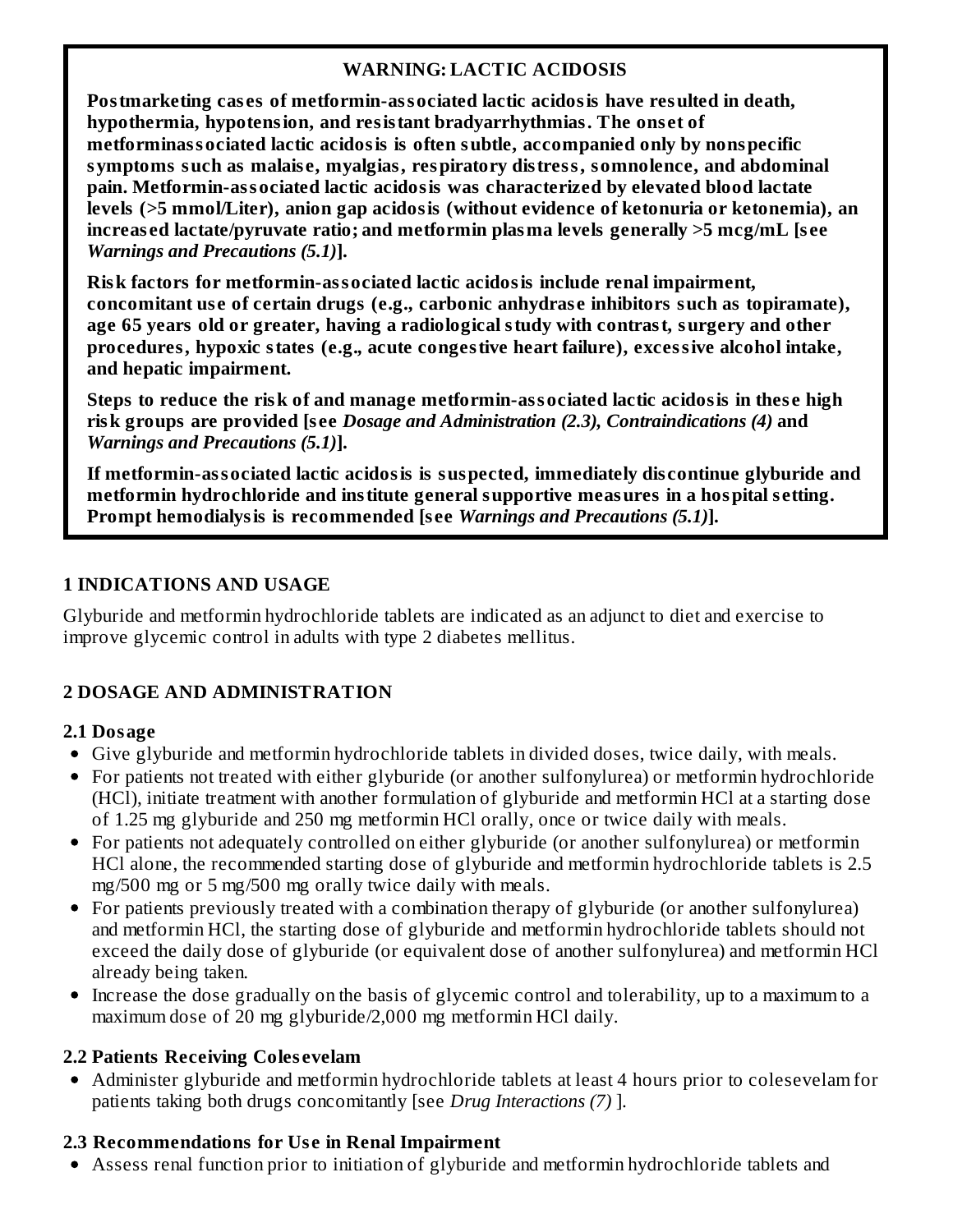periodically thereafter.

- Glyburide and metformin hydrochloride tablets are contraindicated in patients with an estimated glomerular filtration rate (eGFR) below 30 mL/minute/1.73 m<sup>2</sup>.
- Initiation of glyburide and metformin hydrochloride tablets in patients with an eGFR between 30 to  $45$  mL/minute/1.73 m<sup>2</sup> is not recommended.
- In patients taking glyburide and metformin hydrochloride tablets whose eGFR later falls below 45  $mL/min/1.73 m<sup>2</sup>$ , assess the benefit risk of continuing therapy.
- Discontinue glyburide and metformin hydrochloride tablets if the patient's eGFR later falls below 30 mL/minute/1.73 m<sup>2</sup> [see *Warnings and Precautions (5.1)* ].

# **2.4 Dis continuation for Iodinated Contrast Imaging Procedures**

- Discontinue glyburide and metformin hydrochloride tablets at the time of, or prior to, an iodinated contrast imaging procedure in patients with an eGFR between 30 and 60 mL/min/1.73 m<sup>2</sup>; in patients with a history of liver disease, alcoholism or heart failure; or in patients who will be administered intra-arterial iodinated contrast.
- Re-evaluate eGFR 48 hours after the imaging procedure; restart glyburide and metformin hydrochloride tablets if renal function is stable.

# **3 DOSAGE FORMS AND STRENGTHS**

Glyburide and metformin hydrochloride tablets, USP are available as:

- *Tablets:* Glyburide, USP 1.25 mg and metformin hydrochloride, USP 250 mg white to off-white colored, capsule shaped, biconvex coated tablets, debossed with "653" on one side and plain on the other side
- *Tablets:* Glyburide, USP 2.5 mg and metformin hydrochloride, USP 500 mg tan to scarlet yellow colored, capsule shaped, biconvex coated tablets debossed with "654" on one side and plain on the other side
- *Tablets:* Glyburide, USP 5 mg and metformin hydrochloride, USP 500 mg are pale yellow colored, capsule shaped, biconvex coated tablets, debossed with "655" on one side and plain on the other side

# **4 CONTRAINDICATIONS**

Glyburide and metformin hydrochloride tablets are contraindicated in patients with:

- Severe renal impairment (eGFR below 30 mL/min/1.73 m<sup>2</sup>) [see *Warnings* and *Precautions* (5.1)].
- Hypersensitivity to metformin or glyburide.
- Acute or chronic metabolic acidosis, including diabetic ketoacidosis, with or without coma.
- Concomitant administration of bosentan [see *Drug Interactions (7)* ].

# **5 WARNINGS AND PRECAUTIONS**

# **5.1 Lactic Acidosis**

There have been postmarketing cases of metformin-associated lactic acidosis, including fatal cases. These cases had a subtle onset and were accompanied by nonspecific symptoms such as malaise, myalgias, abdominal pain, respiratory distress, or increased somnolence; however, hypotension and resistant bradyarrhythmias have occurred with severe acidosis. Metformin-associated lactic acidosis was characterized by elevated blood lactate concentrations (>5 mmol/L), anion gap acidosis (without evidence of ketonuria or ketonemia), and an increased lactate: pyruvate ratio; metformin plasma levels were generally >5 mcg/mL. Metformin decreases liver uptake of lactate increasing lactate blood levels which may increase the risk of lactic acidosis, especially in patients at risk.

If metformin-associated lactic acidosis is suspected, general supportive measures should be instituted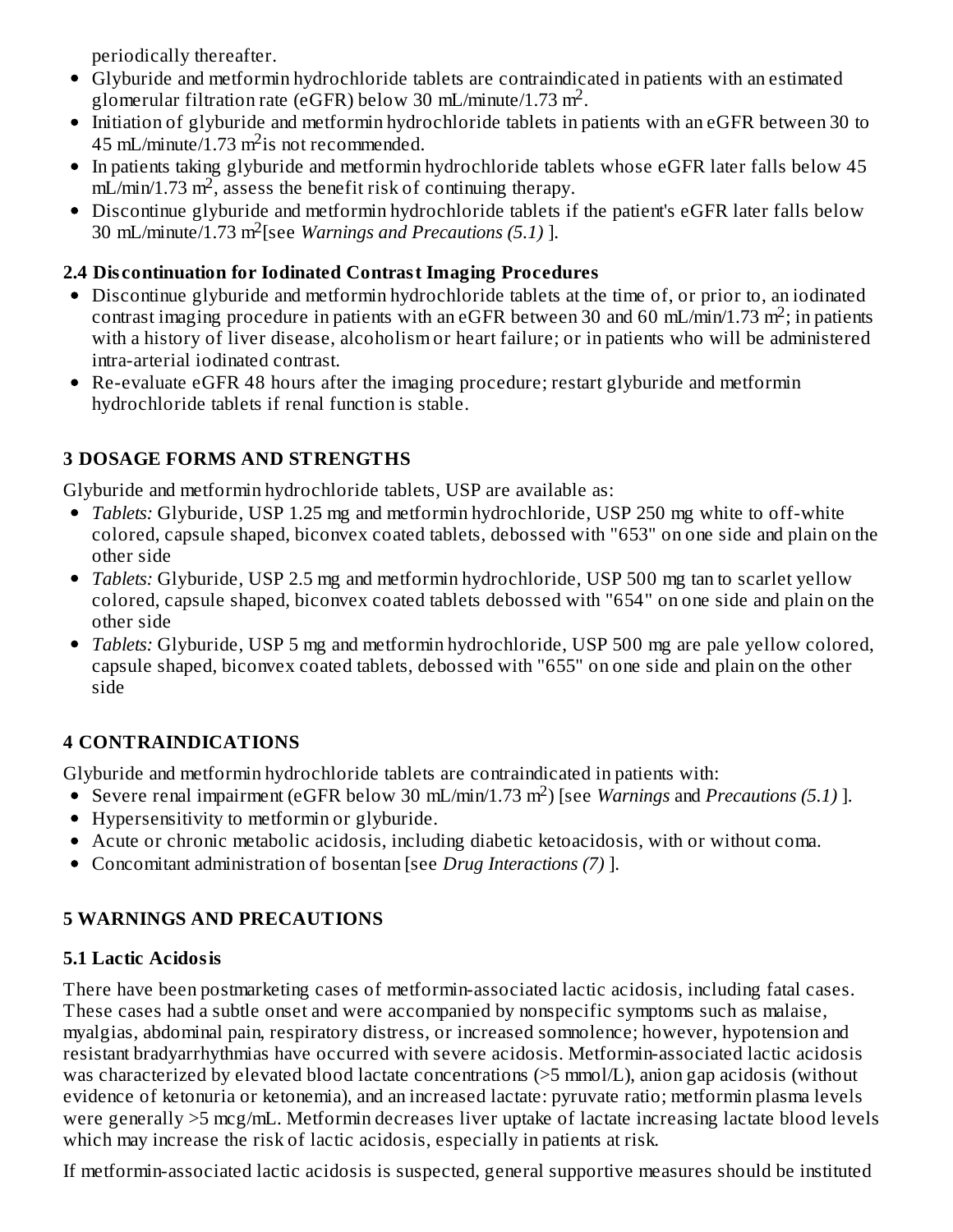promptly in a hospital setting, along with immediate discontinuation of glyburide and metformin hydrochloride. In glyburide and metformin hydrochloride treated patients with a diagnosis or strong suspicion of lactic acidosis, prompt hemodialysis is recommended to correct the acidosis and remove accumulated metformin (metformin HCl is dialyzable with a clearance of up to 170 mL/min under good hemodynamic conditions). Hemodialysis has often resulted in reversal of symptoms and recovery.

Educate patients and their families about the symptoms of lactic acidosis and, if these symptoms occur, instruct them to discontinue glyburide and metformin hydrochloride tablets and report these symptoms to their healthcare provider.

For each of the known and possible risk factors for metformin-associated lactic acidosis, recommendations to reduce the risk of and manage metformin-associated lactic acidosis are provided below:

- *Renal Impairment* —The postmarketing metformin-associated lactic acidosis cases primarily occurred in patients with significant renal impairment.
- The risk of metformin accumulation and metformin-associated lactic acidosis increases with the severity of renal impairment because metformin is substantially excreted by the kidney. Clinical recommendations based upon the patient's renal function include [see *Dosage and Administration (2.1)* , *Clinical Pharmacology (12.3)* ]:
- Before initiating glyburide and metformin hydrochloride, obtain an estimated glomerular filtration  $\bullet$ rate (eGFR).
- Glyburide and metformin hydrochloride is contraindicated in patients with an eGFR less than 30 mL/min/1.73 m<sup>2</sup>[see *CONTRAINDICATIONS* (4)].
- Initiation of glyburide and metformin hydrochloride is not recommended in patients with eGFR between 30 to  $45$  mL/min/1.73 m<sup>2</sup>.
- Obtain an eGFR at least annually in all patient taking glyburide and metformin hydrochloride. In patients at risk for the development of renal impairment (e.g., the elderly), renal function should be assessed more frequently.
- In patients taking glyburide and metformin hydrochloride whose eGFR falls below 45 mL/min/ 1.73  $\bullet$  $m<sup>2</sup>$ , assess the benefit and risk of continuing therapy.
- *Drug interactions—* The concomitant use of glyburide and metformin hydrochloride with specific drugs may increase the risk of metformin-associated lactic acidosis: those that impair renal function, result in significant hemodynamic change, interfere with acid-base balance, or increase metformin accumulation [*see Drug Interactions (7)* ]*.* Consider more frequent monitoring of patients.
- *Age 65 or Greater—* The risk of metformin-associated lactic acidosis increases with the patient's age because elderly patients have a greater likelihood of having hepatic, renal, or cardiac impairment than younger patients. Assess renal function more frequently in elderly patients.
- *Radiologic studies with contrast—* Administration of intravascular iodinated contrast agents in  $\bullet$ metformin-treated patients has led to an acute decrease in renal function and the occurrence of lactic acidosis. Stop glyburide and metformin hydrochloride at the time of, or prior to, an iodinated contrast imaging procedure in patients with an eGFR between 30 and 60 mL/min/1.73 m<sup>2</sup>; in patients with a history of hepatic impairment, alcoholism or heart failure, or in patients who will be administered intra-arterial iodinated contrast. Reevaluate eGFR 48 hours after the imaging procedure, and restart glyburide and metformin hydrochloride if renal function is stable.
- *Surgery and other procedures—* Withholding of food and fluids during surgical or other procedures may increase the risk for volume depletion, hypotension, and renal impairment. Glyburide and metformin hydrochloride should be temporarily discontinued while patients have restricted food and fluid intake.
- *Hypoxic states—* Several of the postmarketing cases of metformin-associated lactic acidosis occurred in the setting of acute congestive heart failure (particularly when accompanied by hypoperfusion and hypoxemia). Cardiovascular collapse (shock), acute myocardial infarction, sepsis, and other conditions associated with hypoxemia have been associated with lactic acidosis and may cause prerenal azotemia. When such an event occurs, discontinue glyburide and metformin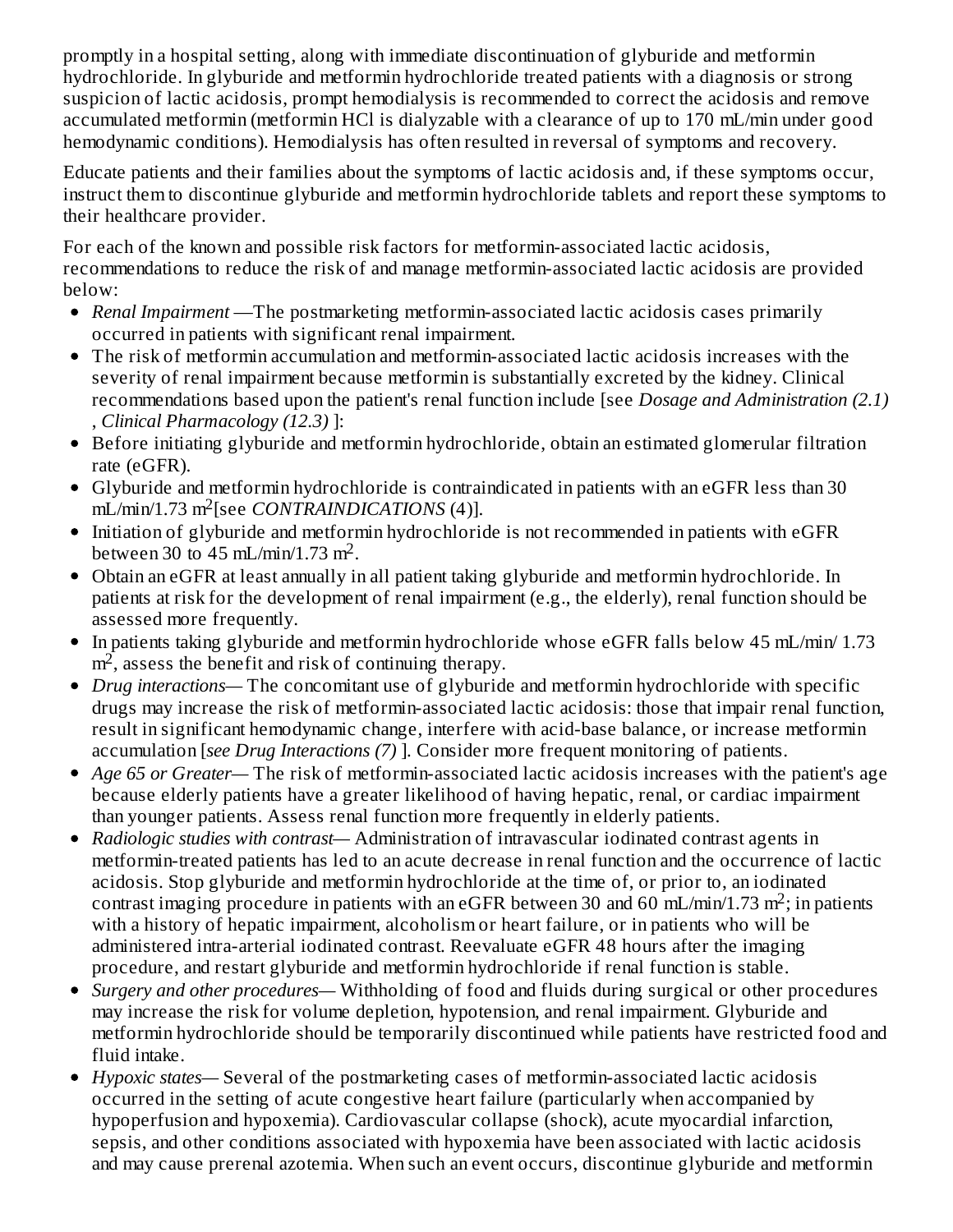hydrochloride.

- *Excessive Alcohol intake—* Alcohol potentiates the effect of metformin on lactate metabolism. Patients should be warned against excessive alcohol intake, acute or chronic, while receiving glyburide and metformin hydrochloride.
- *Hepatic impairment—* Patients with hepatic impairment have developed cases of metforminassociated lactic acidosis. This may be due to impaired lactate clearance resulting in higher lactate blood levels. Therefore, avoid use of glyburide and metformin hydrochloride in patients with clinical or laboratory evidence of hepatic disease.

## **5.2 Hypoglycemia**

All sulfonylurea drugs, including glyburide and metformin hydrochloride, are capable of producing severe hypoglycemia [see *Adverse Reactions (6)*]. Concomitant use of glyburide and metformin hydrochloride with other anti-diabetic medication can increase the risk of hypoglycemia. A lower dose of glyburide and metformin hydrochloride may be required to minimize the risk of hypoglycemia when combining it with other anti-diabetic medications.

Educate patients to recognize and manage hypoglycemia. When initiating and increasing glyburide and metformin hydrochloride in patients who may be predisposed to hypoglycemia (e.g., the elderly, patients with renal impairment, patients on other anti-diabetic medications) start with a lower dose. Debilitated or malnourished patients, and those with adrenal, pituitary, or hepatic impairment are particularly susceptible to the hypoglycemic action of anti-diabetic medications. Hypoglycemia is also more likely to occur when caloric intake is deficient, after severe or prolonged exercise, or when alcohol is ingested.

The patient's ability to concentrate and react may be impaired as a result of hypoglycemia. Early warning symptoms of hypoglycemia may be different or less pronounced in patients with autonomic neuropathy, the elderly, and in patients who are taking beta-adrenergic blocking medications or other sympatholytic agents. These situations may result in severe hypoglycemia before the patient is aware of the hypoglycemia.

These impairments may present a risk in situations where these abilities are especially important, such as driving or operating other machinery. Severe hypoglycemia can lead to unconsciousness or convulsions and may result in temporary or permanent impairment of brain function or death.

## **5.3 Cardiovas cular Mortality**

The administration of oral hypoglycemic drugs has been reported to be associated with increased cardiovascular mortality as compared to treatment with diet alone or diet plus insulin. This warning is based on the study conducted by the University Group Diabetes Program (UGDP), a long-term prospective clinical study designed to evaluate the effectiveness of glucose-lowering drugs in preventing or delaying vascular complications in patients with type 2 diabetes mellitus. The study involved 823 patients who were randomly assigned to 1 of 4 treatment groups.

UGDP reported that patients treated for 5 to 8 years with diet plus a fixed dose of tolbutamide (1.5 grams per day) had a rate of cardiovascular mortality approximately 2½ times that of patients treated with diet alone. A significant increase in total mortality was not observed, but the use of tolbutamide was discontinued based on the increase in cardiovascular mortality, thus limiting the opportunity for the study to show an increase in overall mortality. Despite controversy regarding the interpretation of these results, the findings of the UGDP study provide an adequate basis for this warning. The patient should be informed of the potential risks and benefits of glyburide and of alternative modes of therapy.

Although only one drug in the sulfonylurea class (tolbutamide) was included in this study, it is prudent from a safety standpoint to consider that this warning may also apply to other hypoglycemic drugs in this class, in view of their close similarities in mode of action and chemical structure.

## **5.4 Hemolytic Anemia**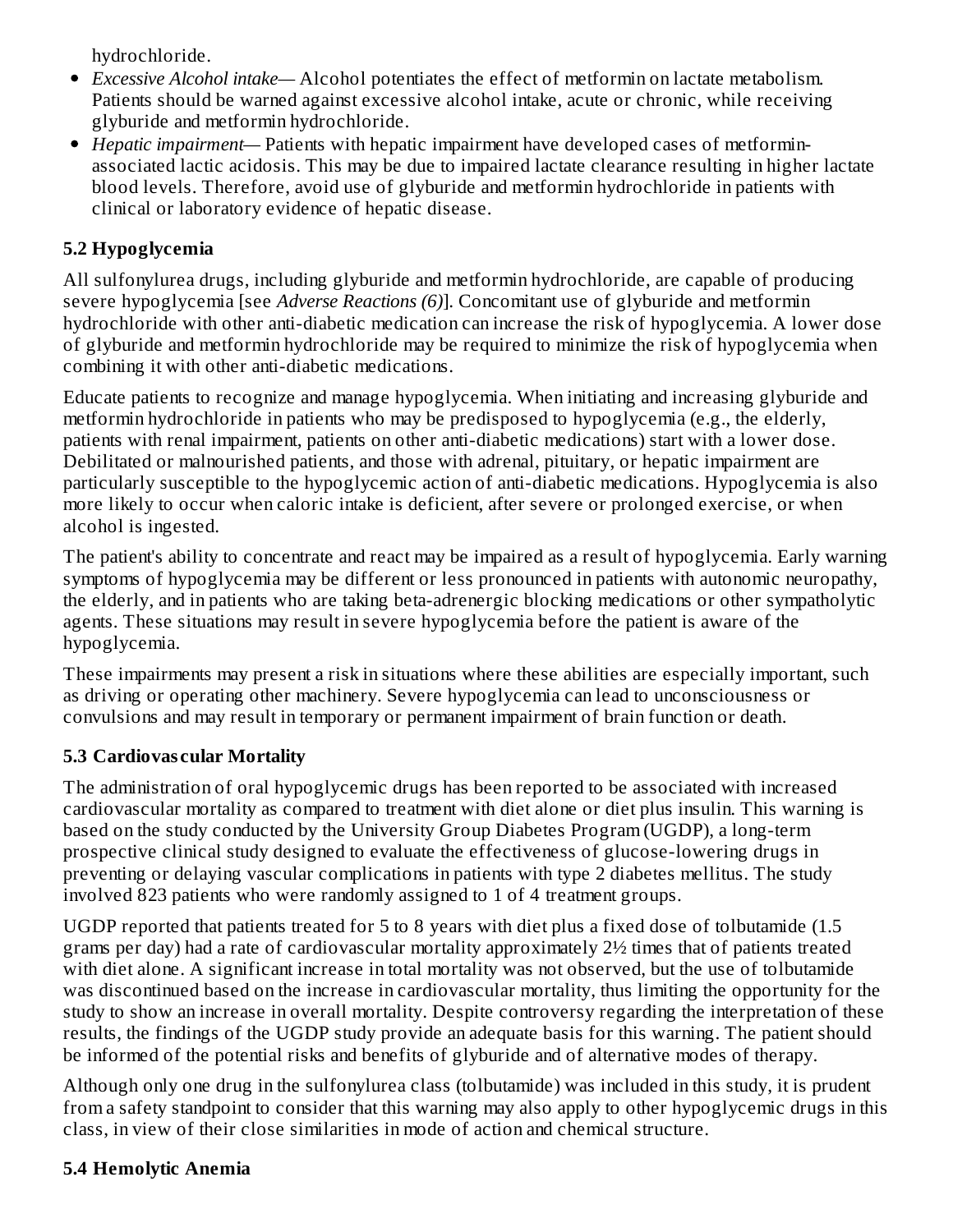Treatment of patients with glucose-6-phosphate dehydrogenase (G6PD) deficiency with sulfonylurea agents, including glyburide and metformin hydrochloride, can lead to hemolytic anemia. Avoid use of glyburide and metformin hydrochloride in patients with G6PD deficiency. In postmarketing reports, hemolytic anemia has also been reported in patients who did not have known G6PD deficiency.

## **5.5 Vitamin B12 Deficiency**

In clinical studies of 29-week duration with metformin HCl tablets, a decrease to subnormal levels of previously normal serum vitamin  $\rm B_{12}$  levels, was observed in approximately 7% of patients. Such decrease, possibly due to interference with  $\rm B_{12}$  absorption from the  $\rm B_{12}$ -intrinsic factor complex, may be associated with anemia but appears to be rapidly reversible with discontinuation of metformin or vitamin  $\rm B_{12}$  supplementation. Certain individuals (those with inadequate vitamin  $\rm B_{12}$  or calcium intake or absorption) appear to be predisposed to developing subnormal vitamin  $\rm B_{12}$  levels. Measure hematologic parameters on an annual basis and vitamin  $\rm{B}_{12}$  at 2 to 3 year intervals in patients on glyburide and metformin hydrochloride and manage any abnormalities [see *Adverse Reactions (6.1)*].

## **5.6 Macrovas cular Outcomes**

There have been no clinical studies establishing conclusive evidence of macrovascular risk reduction with glyburide and metformin hydrochloride.

# **6 ADVERSE REACTIONS**

The following adverse reactions are also discussed elsewhere in the labeling:

- Lactic Acidosis [see *Boxed Warning and Warnings and Precautions (5.1)* ]
- Hypoglycemia [see *Warnings and Precautions (5.2)* ]
- Cardiovascular mortality [see *Warnings and Precautions (5.3)* ]
- Hemolytic anemia [see *Warnings and Precautions (5.4* )]
- *K*itamin B<sub>12</sub>Deficiency [see *Warnings and Precautions (5.5)* ]

# **6.1 Clinical Studies Experience**

Because clinical studies are conducted under widely varying conditions, adverse reaction rates observed in the clinical studies of a drug cannot be directly compared to rates in the clinical studies of another drug and may not reflect the rates observed in practice.

In double-blind clinical studies with glyburide and metformin hydrochloride as initial therapy or as second-line therapy of 20 and 14 weeks, respectively (see section 14), a total of 642 patients received glyburide and metformin hydrochloride, 312 received metformin HCl, 324 received glyburide, and 161 received placebo. Adverse reactions are listed in Table 1.

#### **Table 1: Advers e Reactions Occurring >5% in Double-Blind Clinical Studies of Glyburide and Metformin Hydrochloride Us ed as Initial (20 Weeks) or Second-Line (14 Weeks) Therapy**

|                                   | <b>Number (%) of Patients</b> |                               |                                   |                                                                        |  |  |
|-----------------------------------|-------------------------------|-------------------------------|-----------------------------------|------------------------------------------------------------------------|--|--|
| <b>Adverse</b><br><b>Reaction</b> | Placebo<br>$N = 161$          | <b>Glyburide</b><br>$N = 324$ | <b>Metformin HCl</b><br>$N = 312$ | <b>Glyburide and</b><br><b>Metformin</b><br>Hydrochloride<br>$N = 642$ |  |  |
| Diarrhea                          | 6%                            | 6%                            | 21%                               | 17%                                                                    |  |  |
| Headache                          | 11%                           | 11%                           | 9%                                | 9%                                                                     |  |  |
| Nausea/vomiting                   | 6%                            | 5%                            | 12%                               | 8%                                                                     |  |  |
| Abdominal pain                    | 4%                            | 3%                            | 8%                                | 7%                                                                     |  |  |
| <b>Dizziness</b>                  | 4%                            | 6%                            | 4%                                | 6%                                                                     |  |  |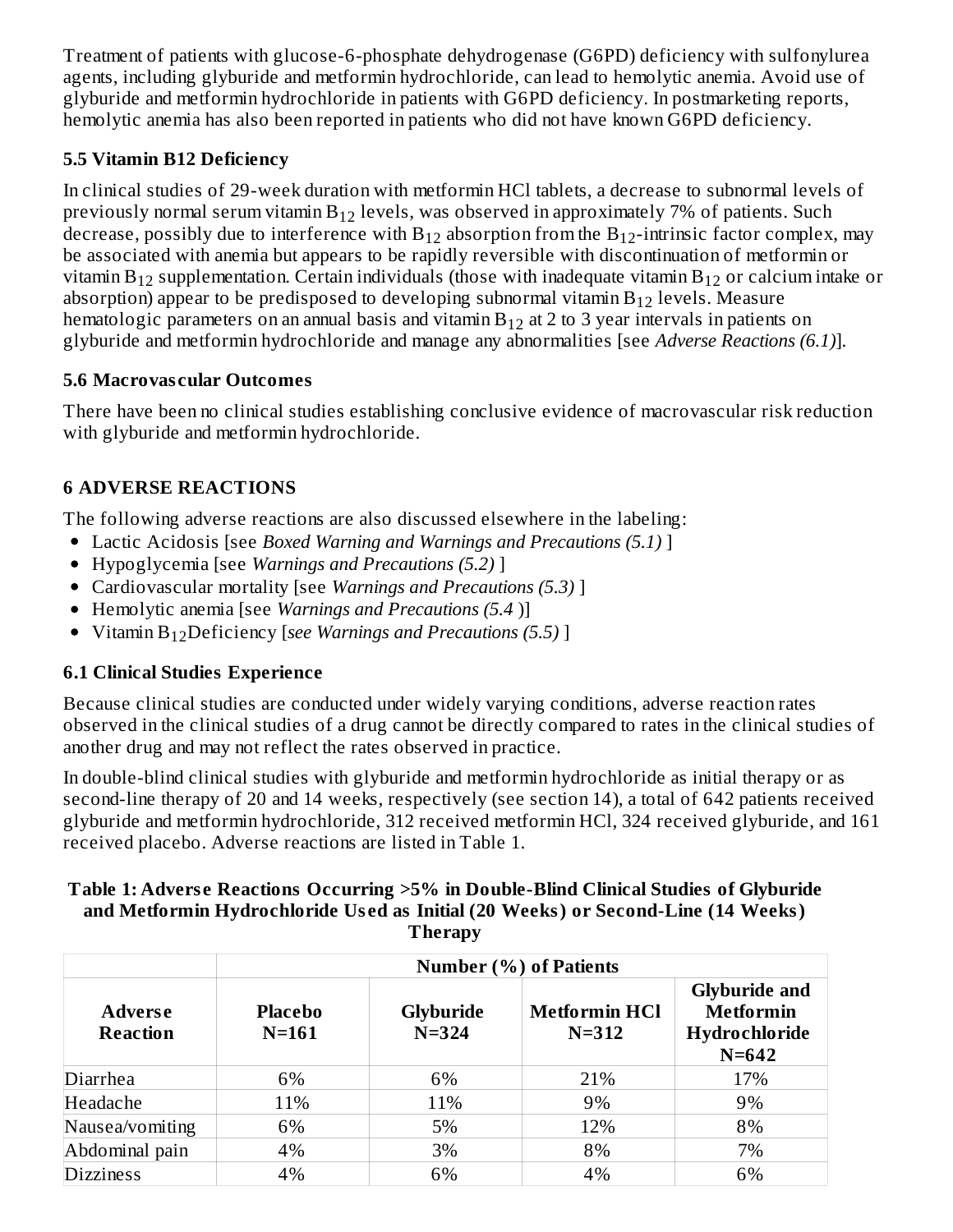## *Hypoglycemia*

The incidence of reported symptoms of hypoglycemia (such as dizziness, shakiness, sweating, and hunger), in the initial therapy study of glyburide and metformin hydrochloride are summarized in Table 2. For patients with a baseline HbA1c between 8% and 11% treated with glyburide and metformin hydrochloride 2.5 mg/500 mg as initial therapy, the frequency of hypoglycemic symptoms was 30% to 35%. As second-line therapy in patients inadequately controlled on sulfonylurea alone, approximately 6.8% of all patients treated with glyburide and metformin hydrochloride experienced hypoglycemic symptoms.

### *Gastrointestinal Reactions*

The incidence of gastrointestinal (GI) side effects (diarrhea, nausea/vomiting, and abdominal pain) in the glyburide and metformin hydrochloride initial therapy study are summarized in Table 2. Across all glyburide and metformin hydrochloride studies, GI symptoms were the most common adverse events with glyburide and metformin hydrochloride and were more frequent at higher dose levels. In controlled studies, <2% of patients discontinued glyburide and metformin hydrochloride therapy due to GI adverse events.

#### **Table 2: Hypoglycemia or Gastrointestinal Advers e Reactions in a Placebo and Active-Controlled Study of Glyburide and Metformin Hydrochloride as Initial Therapy (20 Weeks)**

| Variable                                                             | <b>Placebo</b><br>$N=161$ | <b>Glyburide</b><br><b>Tablets</b><br>$N=160$ | Metformin<br><b>HCl</b><br><b>Tablets</b><br>$N = 159$ | <b>Glyburide and</b><br><b>Metformin</b><br>Hydrochloride<br>$1.25 \text{ mg}/250 \text{ mg}$<br><b>Tablets</b><br>$N = 158$ | <b>Glyburide and</b><br><b>Metformin</b><br>Hydrochloride<br>$2.5 \text{ mg}/500 \text{ mg}$<br><b>Tablets</b><br>$N = 162$ |
|----------------------------------------------------------------------|---------------------------|-----------------------------------------------|--------------------------------------------------------|------------------------------------------------------------------------------------------------------------------------------|-----------------------------------------------------------------------------------------------------------------------------|
| Number (%) of<br>patients with<br>symptoms of<br>hypoglycemia        | 3%                        | 21%                                           | 3%                                                     | 11%                                                                                                                          | 38%                                                                                                                         |
| Number (%) of<br>patients with<br>gastrointestinal<br>adverse events | 24%                       | 24%                                           | 43%                                                    | 32%                                                                                                                          | 38%                                                                                                                         |

## *Dermatologic Reactions*

Allergic skin reactions, e.g., pruritus, erythema, urticaria, and morbilliform or maculopapular eruptions, occur in 1.5% of glyburide-treated patients. These may be transient and may disappear despite continued use.

## **6.2 Postmarketing Advers e Reactions**

The following adverse reactions have been identified during post-approval use of glyburide and metformin hydrochloride. Because these reactions are reported voluntarily from a population of uncertain size, it is not always possible to reliably estimate their frequency or establish a causal relationship to drug exposure.

*Allergic:* Angioedema, arthralgia, myalgia, and vasculitis have been reported.

*Dermatologic:* Porphyria cutanea tarda and photosensitivity reactions have been reported with sulfonylureas.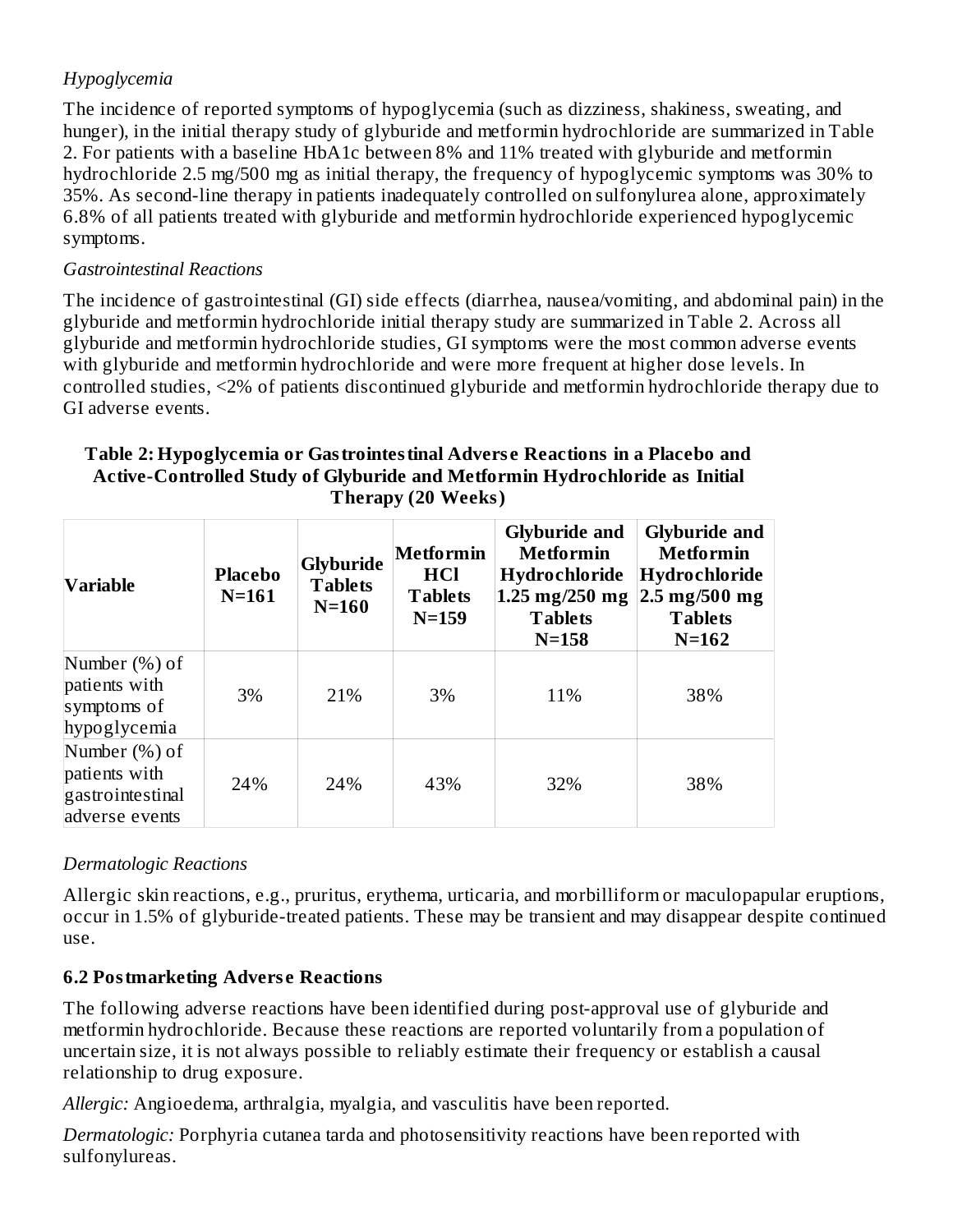*Hematologic:* Leukopenia, agranulocytosis, thrombocytopenia, which occasionally may present as purpura, hemolytic anemia, aplastic anemia, and pancytopenia, have been reported with sulfonylureas.

*Hepatic:* Cholestatic, hepatocellular, and mixed hepatocellular liver injury have been reported with postmarketing use of metformin.

Cholestatic jaundice and hepatitis may occur rarely with glyburide, which may progress to liver failure. Liver function abnormalities, including isolated transaminase elevations, have been reported.

*Metabolic*: Hepatic porphyria reactions have been reported with sulfonylureas; however, these have not been reported with glyburide. Disulfiram-like reactions have been reported very rarely with glyburide. Cases of hyponatremia have been reported with glyburide and all other sulfonylureas, most often in patients who are on other medications or have medical conditions known to cause hyponatremia or increase release of antidiuretic hormone.

*Other Reactions:* Changes in accommodation and/or blurred vision have been reported with glyburide and other sulfonylureas. These are thought to be related to fluctuation in glucose levels.

## **7 DRUG INTERACTIONS**

Table 3 presents clinically significant drug interactions with glyburide and metformin hydrochloride.

| Table 3: Clinically Significant Drug Interactions with Glyburide and Metformin |  |
|--------------------------------------------------------------------------------|--|
| Hydrochloride                                                                  |  |

| <b>Carbonic Anhydrase Inhibitors</b> |                                                                                                                                                                                                                                                                                                                                                                                  |
|--------------------------------------|----------------------------------------------------------------------------------------------------------------------------------------------------------------------------------------------------------------------------------------------------------------------------------------------------------------------------------------------------------------------------------|
| Clinical Impact:                     | Carbonic anhydrase inhibitors frequently cause a decrease in serum<br>bicarbonate and induce non-anion gap, hyperchloremic metabolic<br>acidosis. Concomitant use of these drugs with glyburide and<br>metformin hydrochloride may increase the risk for lactic acidosis.                                                                                                        |
|                                      | Intervention: Consider more frequent monitoring of these patients.                                                                                                                                                                                                                                                                                                               |
|                                      | Examples: Topiramate, zonisamide, acetazolamide and dichlorphenamide.                                                                                                                                                                                                                                                                                                            |
|                                      | <b>Drugs that Reduce Metformin Clearance</b>                                                                                                                                                                                                                                                                                                                                     |
| Clinical Impact:                     | Concomitant use of drugs that interfere with common renal tubular<br>transport systems involved in the renal elimination of metformin (e.g.,<br>organic cationic transporter-2 [OCT2] / multidrug and toxin extrusion<br>[MATE] inhibitors) could increase systemic exposure to metformin<br>and may increase the risk for lactic acidosis [see Clinical<br>Pharmacology(12.3)]. |
| Intervention:                        | Consider the benefits and risks of concomitant use with glyburide and<br>metformin hydrochloride.                                                                                                                                                                                                                                                                                |
|                                      | Examples: Ranolazine, vandetanib, dolutegravir, and cimetidine.                                                                                                                                                                                                                                                                                                                  |
| <b>Alcohol</b>                       |                                                                                                                                                                                                                                                                                                                                                                                  |
| Clinical Impact:                     | Alcohol is known to potentiate the effect of metformin on lactate<br>metabolism.                                                                                                                                                                                                                                                                                                 |
| Intervention:                        | Warn patients against excessive alcohol intake while receiving<br>glyburide and metformin hydrochloride.                                                                                                                                                                                                                                                                         |
| hydrochloride                        | Drugs that potentiate the hypoglycemic action of glyburide and metformin                                                                                                                                                                                                                                                                                                         |
|                                      | Certain drugs may potentiate the hypoglycemic action of<br>Clinical Impact: sulfonylureas, one of the components of glyburide and metformin<br>hydrochloride.                                                                                                                                                                                                                    |
| Intervention:                        | Closely observe patient for hypoglycemia during co-administration<br>and for loss of glycemic control when withdrawing these agents.                                                                                                                                                                                                                                             |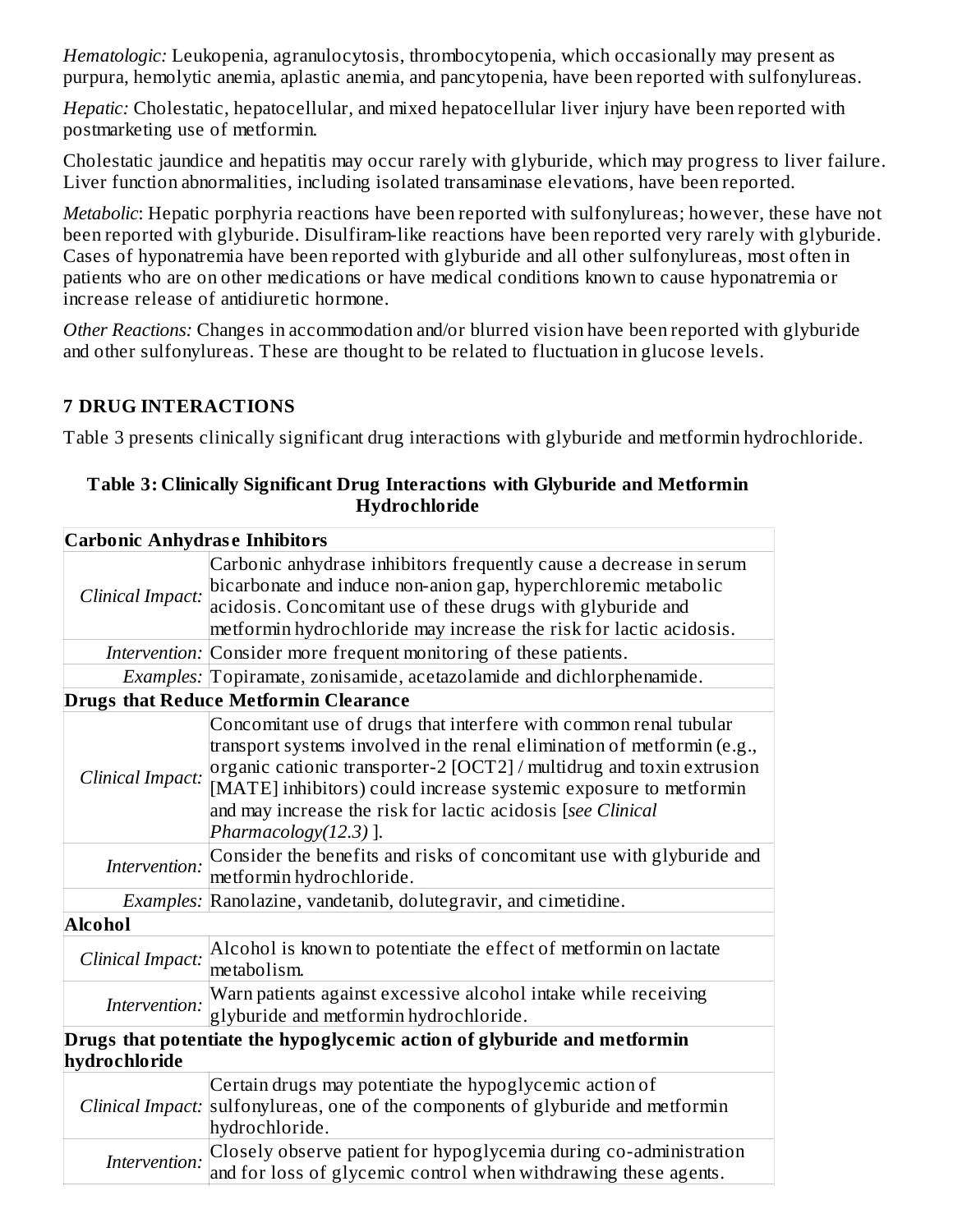|                     | Nonsteroidal anti-inflammatory agents and other highly protein-boind<br>Examples: drugs, salicylcates, sulfonamides, chloramphenicol, probenecid,<br>coumarins, monoamine oxidase inhibitors, beta-adrenergic blocking<br>agents; potentially with ciprofloxacin, micronazole. |  |  |  |
|---------------------|--------------------------------------------------------------------------------------------------------------------------------------------------------------------------------------------------------------------------------------------------------------------------------|--|--|--|
| Bosentan            |                                                                                                                                                                                                                                                                                |  |  |  |
|                     | Clinical Impact: Increased risk of liver enzyme elevations was observed.                                                                                                                                                                                                       |  |  |  |
|                     | Intervention: Concomitant administration is contraindicated.                                                                                                                                                                                                                   |  |  |  |
| <b>Coles evalam</b> |                                                                                                                                                                                                                                                                                |  |  |  |
|                     | <i>Clinical Impact:</i> Concomitant administration may led to reduced glyburide absorption (AUC and C <sub>max</sub> : -32% and -47%, respectively).                                                                                                                           |  |  |  |
|                     | <i>Intervention:</i> Glyburide and metformin hydrochloride should be administered at least 4 hours prior to colesevelam.                                                                                                                                                       |  |  |  |
|                     | <b>Drugs Reducing Glycemic Control</b>                                                                                                                                                                                                                                         |  |  |  |
|                     | Clinical Impact: Certain drugs tend to produce hyperglycemia and may lead to loss of glycemic control.                                                                                                                                                                         |  |  |  |

| glycemic control.                                                                                                                                                                                                                                                                                                                         |
|-------------------------------------------------------------------------------------------------------------------------------------------------------------------------------------------------------------------------------------------------------------------------------------------------------------------------------------------|
| When such drugs are administered to a patient receiving glyburide and<br>metformin hydrochloride observe the patient closely for loss of blood<br><i>Intervention:</i> glucose control. When such drugs are withdrawn from a patient<br>receiving glyburide and metformin hydrochloride, observe the patient<br>closely for hypoglycemia. |
| Thiazides and other diuretics, corticosteroids, phenothiazines, thyroid<br><i>Examples:</i> products, estrogens, oral contraceptives, phenytoin, nicotinic acid,<br>sympathomimetics, calcium channel blockers, and isoniazid.                                                                                                            |

### **8 USE IN SPECIFIC POPULATIONS**

#### **8.1 Pregnancy**

#### Risk Summary

Available data from a small number of published studies and postmarketing experience with glyburide use in pregnancy over decades have not identified any drug associated risks for major birth defects, miscarriage, or adverse maternal outcomes. However, sulfonylureas (including glyburide) cross the placenta and have been associated with neonatal adverse reactions such as hypoglycemia. Therefore, glyburide and metformin hydrochloride should be discontinued at least two weeks before expected delivery [see *Clinical Considerations*]. Limited data with metformin in pregnant women are not sufficient to determine a drug-associated risk for major birth defects or miscarriage. Published studies with metformin use during pregnancy have not reported a clear association with metformin and major birth defect or miscarriage risk [see *Data*]. There are risks to the mother and fetus associated with poorly controlled diabetes mellitus in pregnancy [see *Clinical Considerations*].

No evidence of harm to the fetus was observed when doses up to 500 times the maximum recommended human dose of 20 mg of glyburide, based on body surface area, were administered to rats and rabbits in reproduction studies.

No adverse developmental effects were observed when metformin was administered to pregnant Sprague Dawley rats and rabbits during the period of organogenesis at doses up to 3- and 6- times, respectively, a 2,000 mg clinical dose, based on body surface area [see *Data*].

The estimated background risk of major birth defects is 6 to 10% in women with pre-gestational diabetes mellitus with an HbA1c >7 and has been reported to be as high as 20 to 25% in women with a HbA1c >10. The estimated background risk of miscarriage for the indicated population is unknown. In the U.S. general population, the estimated background risk of major birth defects and miscarriage in clinically recognized pregnancies is 2 to 4% and 15 to 20%, respectively.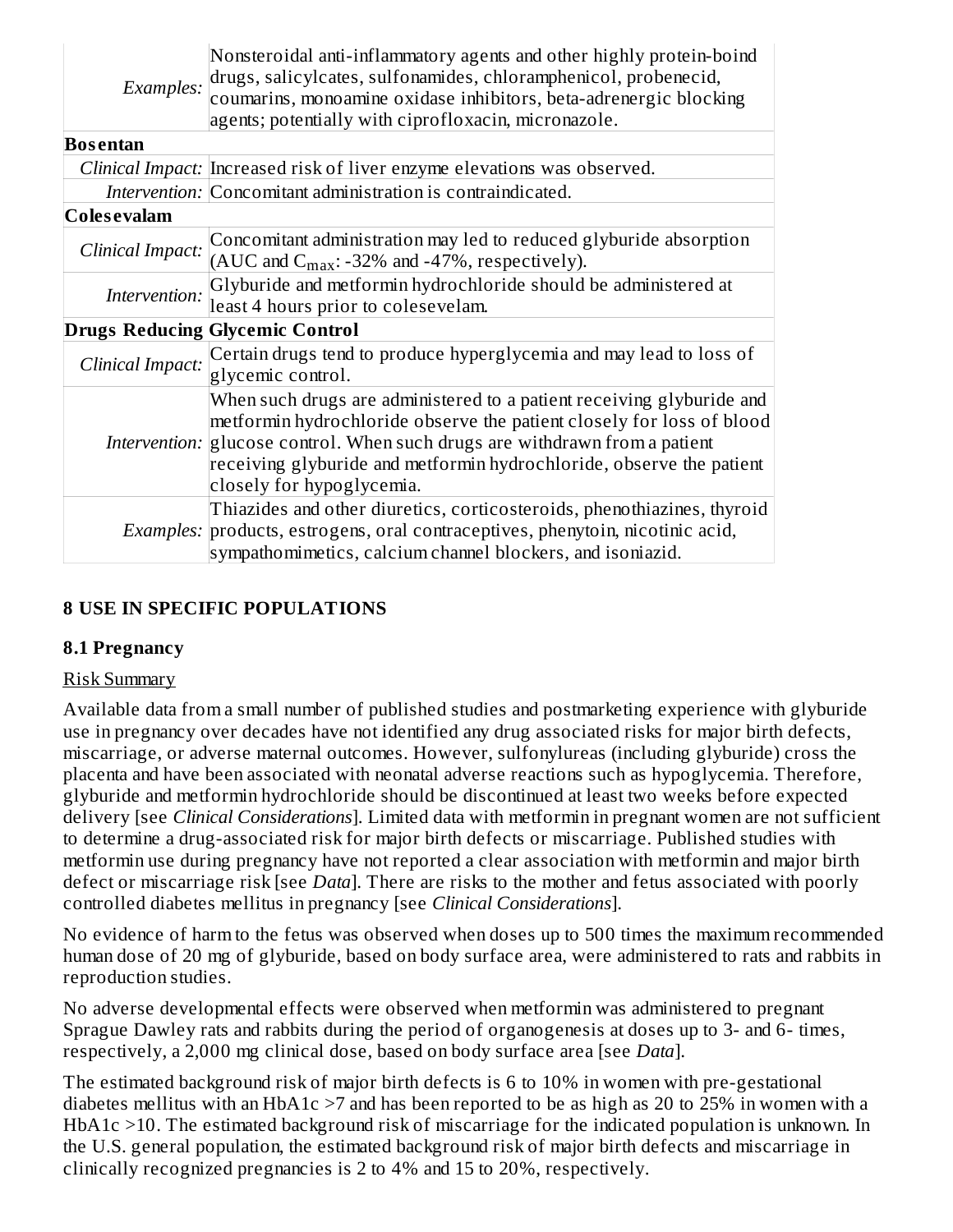## Clinical Considerations

## *Disease-associated maternal and/or embryo/fetal risk*

Poorly controlled diabetes mellitus in pregnancy increases the maternal risk for diabetic ketoacidosis, pre-eclampsia, spontaneous abortions, preterm delivery, and delivery complications. Poorly controlled diabetes mellitus increases the fetal risk for major birth defects, stillbirth, and macrosomia related morbidity.

## *Fetal/Neonatal Adverse Reactions*

Neonates of women with gestational diabetes who are treated with sulfonylureas during pregnancy may be at increased risk for neonatal intensive care admission and may develop respiratory distress, hypoglycemia, birth injury, and be large for gestational age. Prolonged severe hypoglycemia, lasting 4 to 10 days, has been reported in neonates born to mothers receiving a sulfonylurea at the time of delivery and has been reported with the use of agents with a prolonged half-life. Observe newborns for symptoms of hypoglycemia and respiratory distress and manage accordingly.

## *Dose adjustments during pregnancy and the postpartum period*

Due to reports of prolonged severe hypoglycemia in neonates born to mothers receiving a sulfonylurea at the time of delivery, glyburide and metformin hydrochloride should be discontinued at least two weeks before expected delivery [see *Fetal/Neonatal Adverse Reactions*].

## Data

## *Human Data*

Published data from post-marketing studies have not reported a clear association with metformin and major birth defects, miscarriage, or adverse maternal or fetal outcomes when metformin was used during pregnancy. However, these studies cannot definitely establish the absence of any metforminassociated risk because of methodological limitations, including small sample size and inconsistent comparator groups.

### *Animal Data*

Reproduction studies were performed in rats and rabbits at doses up to 500 times the maximum recommended human dose of 20 mg of glyburide based on body surface area comparisons and revealed no evidence of harm to the fetus.

Metformin did not adversely affect development outcomes when administered to pregnant rats and rabbits at doses up to 600 mg/kg/day. This represents an exposure of about 3 and 6 times a 2,000 mg clinical dose based on body surface area comparisons for rats and rabbits, respectively. Determination of fetal concentrations demonstrated a partial placental barrier to metformin.

### **8.2 Lactation**

### Risk Summary

Breastfed infants of lactating women using glyburide and metformin hydrochloride should be monitored for symptoms of hypoglycemia [see *Clinical Considerations*]. Although glyburide was negligible in human milk in one small clinical lactation study; this result is not conclusive because of the limitations of the assay used in the study. There are no data on the effects of glyburide on milk production. Limited published studies report that metformin is present in human milk [see *Data*]*.* However, there is insufficient information to determine the effects of metformin on the breastfed infant and no available information on the effects of metformin on milk production. Therefore, the developmental and health benefits of breastfeeding should be considered along with the mother's clinical need for glyburide and metformin hydrochloride and any potential adverse effects on the breastfed child from glyburide and metformin hydrochloride or from the underlying maternal condition.

## Clinical Considerations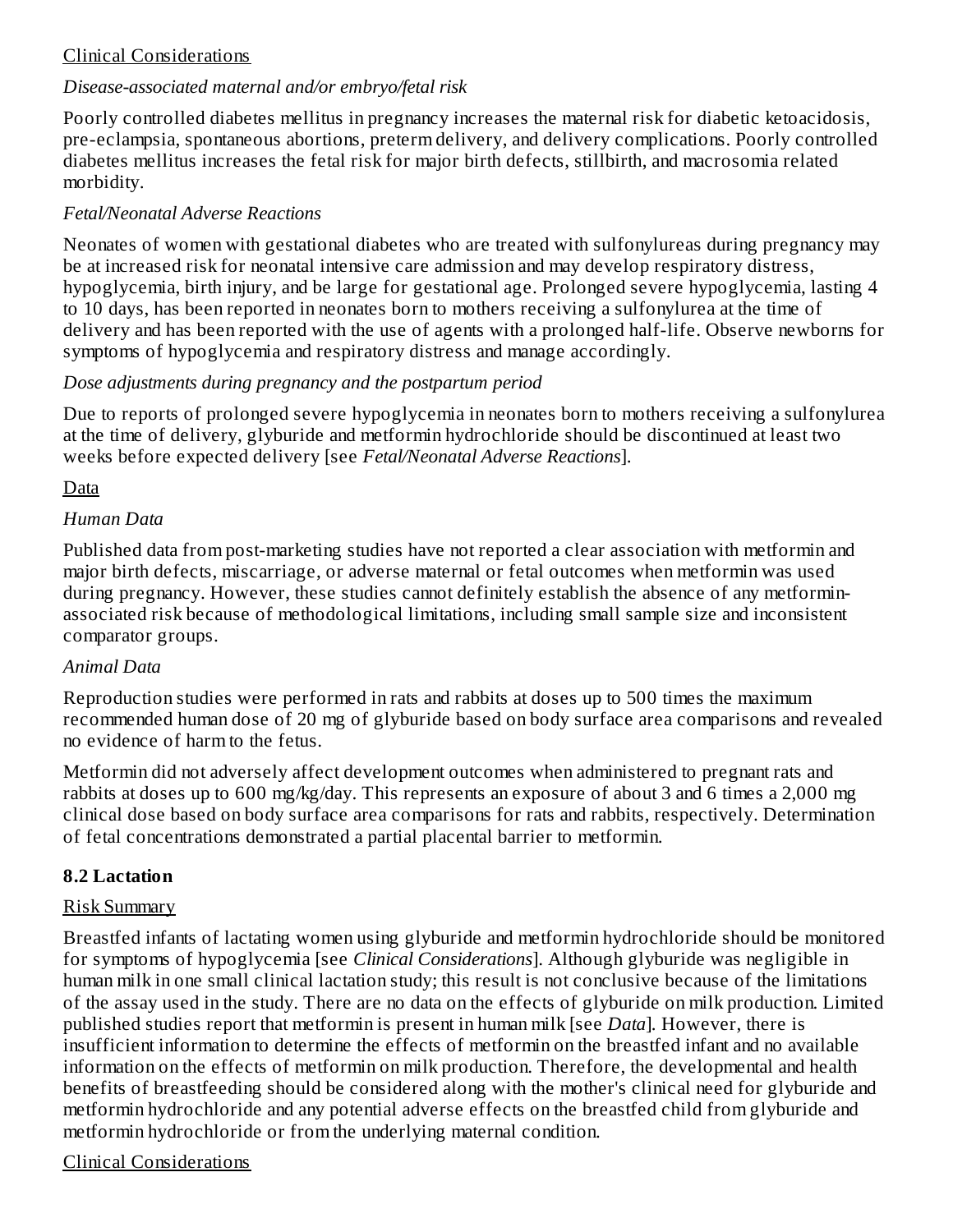## *Monitoring for adverse reactions*

Monitor breastfed infants for signs of hypoglycemia (e.g., jitters, cyanosis, apnea, hypothermia, excessive sleepiness, poor feeding, seizures).

## Data

Published clinical lactation studies report that metformin is present in human milk which resulted in infant doses approximately 0.11% to 1% of the maternal weight-adjusted dosage and a milk/plasma ratio ranging between 0.13 and 1. However, the studies were not designed to definitely establish the risk of use of metformin during lactation because of small sample size and limited adverse event data collected in infants.

## **8.3 Females and Males of Reproductive Potential**

Discuss the potential for unintended pregnancy with premenopausal women as therapy with glyburide and metformin hydrochloride may result in ovulation in some anovulatory women.

## **8.4 Pediatric Us e**

Safety and effectiveness of glyburide and metformin hydrochloride have not been established in pediatric patients.

## **8.5 Geriatric Us e**

Of the 642 patients who received glyburide and metformin hydrochloride in double-blind clinical studies, 23.8% were 65 and older while 2.8% were 75 and older. No overall differences in effectiveness or safety were observed between these patients and younger patients, but greater sensitivity of some older individuals cannot be ruled out. Elderly patients are particularly susceptible to the hypoglycemic action of anti-diabetic agents. Hypoglycemia may be difficult to recognize in these patients.

In general, dose selection for an elderly patient should be cautious, usually starting at the low end of the dosing range, reflecting the greater frequency of decreased hepatic, renal, or cardiac function, and of concomitant disease or other drug therapy and the higher risk of hypoglycemia and lactic acidosis. Assess renal function more frequently in elderly patients [see *Dosage and Administration (2)* and *Warnings and Precautions (5.1)*].

## **8.6 Renal Impairment**

Metformin is substantially excreted by the kidney, and the risk of metformin accumulation and lactic acidosis increases with the degree of renal impairment. Glyburide and metformin hydrochloride is contraindicated in severe renal impairment, patients with an estimated glomerular filtration rate (eGFR) below 30 mL/min/1.73 m<sup>2</sup> [see *Dosage and Administration (2.3), Contraindications (4), Warnings and Precautions (5.1),* and *Clinical Pharmacology (12.3)*].

## **8.7 Hepatic Impairment**

Use of metformin in patients with hepatic impairment has been associated with some cases of lactic acidosis. Glyburide and metformin hydrochloride is not recommended in patients with hepatic impairment [see *Warnings and Precautions (5.1)*].

## **10 OVERDOSAGE**

## *Glyburide*

Overdosage of sulfonylureas, including glyburide tablets, can produce hypoglycemia. Mild hypoglycemic symptoms, without loss of consciousness or neurological findings, should be treated with oral glucose. Severe hypoglycemic reactions with coma, seizure, or other neurological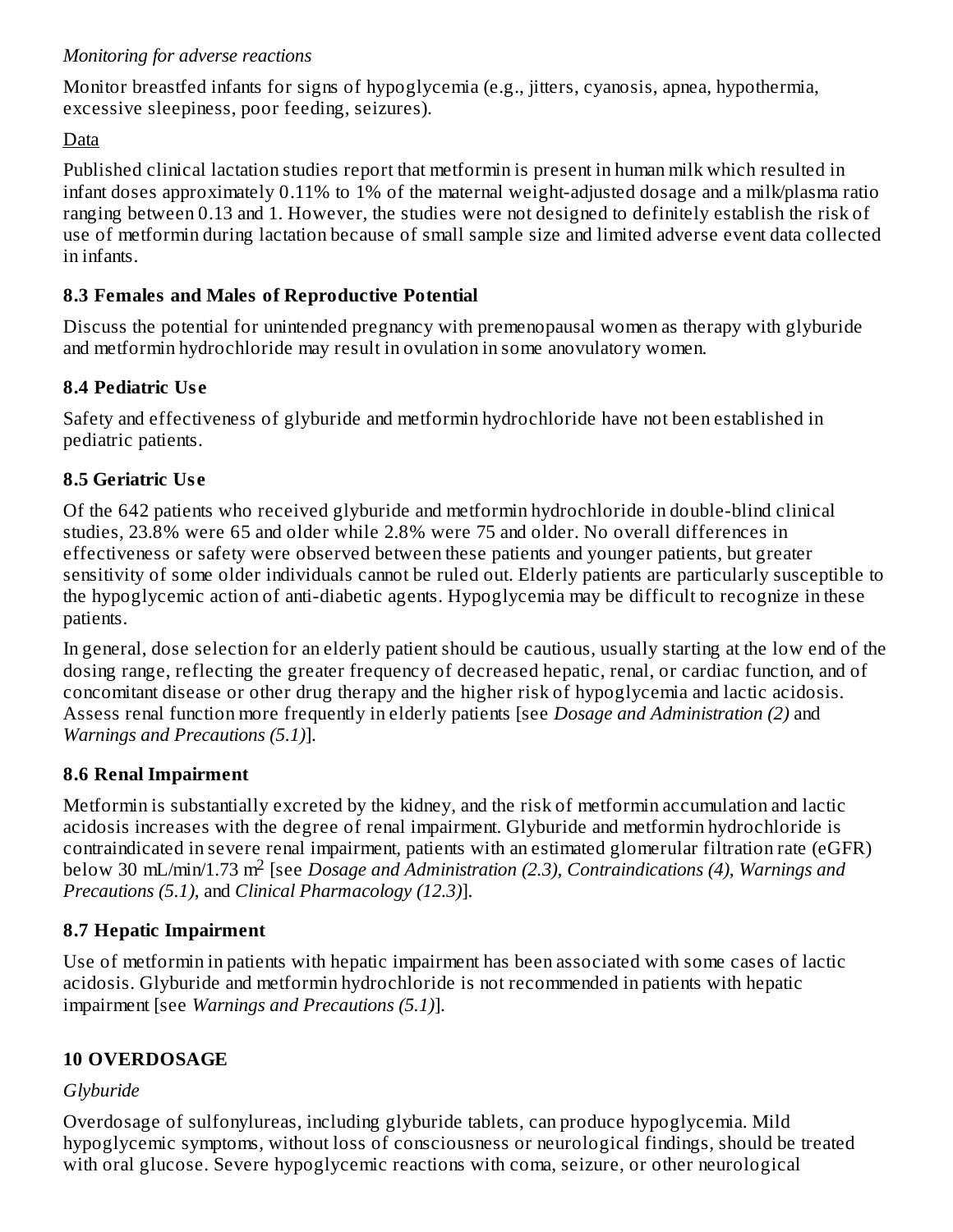impairment are medical emergencies requiring immediate treatment. The patient should be treated with glucagon or intravenous glucose. Patients should be closely monitored for a minimum of 24 to 48 hours since hypoglycemia may recur after apparent clinical recovery. Clearance of glyburide from plasma may be prolonged in persons with liver disease. Because of the extensive protein binding of glyburide, dialysis is unlikely to be of benefit.

## *Metformin*

Overdose of metformin has occurred, including ingestion of amounts greater than 50 g. Hypoglycemia was reported in approximately 10% of cases, but no causal association with metformin has been established. Lactic acidosis has been reported in approximately 32% of metformin overdose cases [see *Warnings and Precautions (5.1)*]. Metformin is dialyzable with a clearance of up to 170 mL/min under good hemodynamic conditions. Therefore, hemodialysis may be useful for removal of accumulated drug from patients in whom metformin overdosage is suspected.

## **11 DESCRIPTION**

Glyburide and metformin hydrochloride tablets, USP for oral use contain glyburide, USP and metformin hydrochloride, USP.

Glyburide, USP is a sulfonylurea and its chemical name is 1-[[*p*-[2-(5-chloro-*o-*anisamido) ethyl]phenyl]sulfonyl]-3-cyclo-hexylurea. Glyburide, USP is a white or almost white, crystalline powder with a molecular formula of  $\rm{C_{23}H_{28}CIN_3O_5S}$  and a molecular weight of 494. The glyburide used in glyburide and metformin hydrochloride tablets, USP has a particle size at least 20% are less than 2 micron, at least 80% are less than 10 micron and 100% are less than 40 micron. The structural formula is represented below.



Metformin hydrochloride, USP is a biguanide in hydrochloride salt form and its chemical name is N,Ndimethylimidodicarbonimidic diamide monohydrochloride. It is a white crystals with a molecular formula of  $C_4H_{12}CIN_5$  (monohydrochloride) and a molecular weight of 165.62. Metformin hydrochloride, USP is freely soluble in water, slightly soluble in ethanol (95%), practically insoluble in acetone and in methylene chloride. The structural formula is as shown:



Glyburide and metformin hydrochloride tablets, USP are available in film coated tablets containing: 1.25 mg glyburide, USP and 250 mg metformin hydrochloride, USP (equivalent to 194.97 mg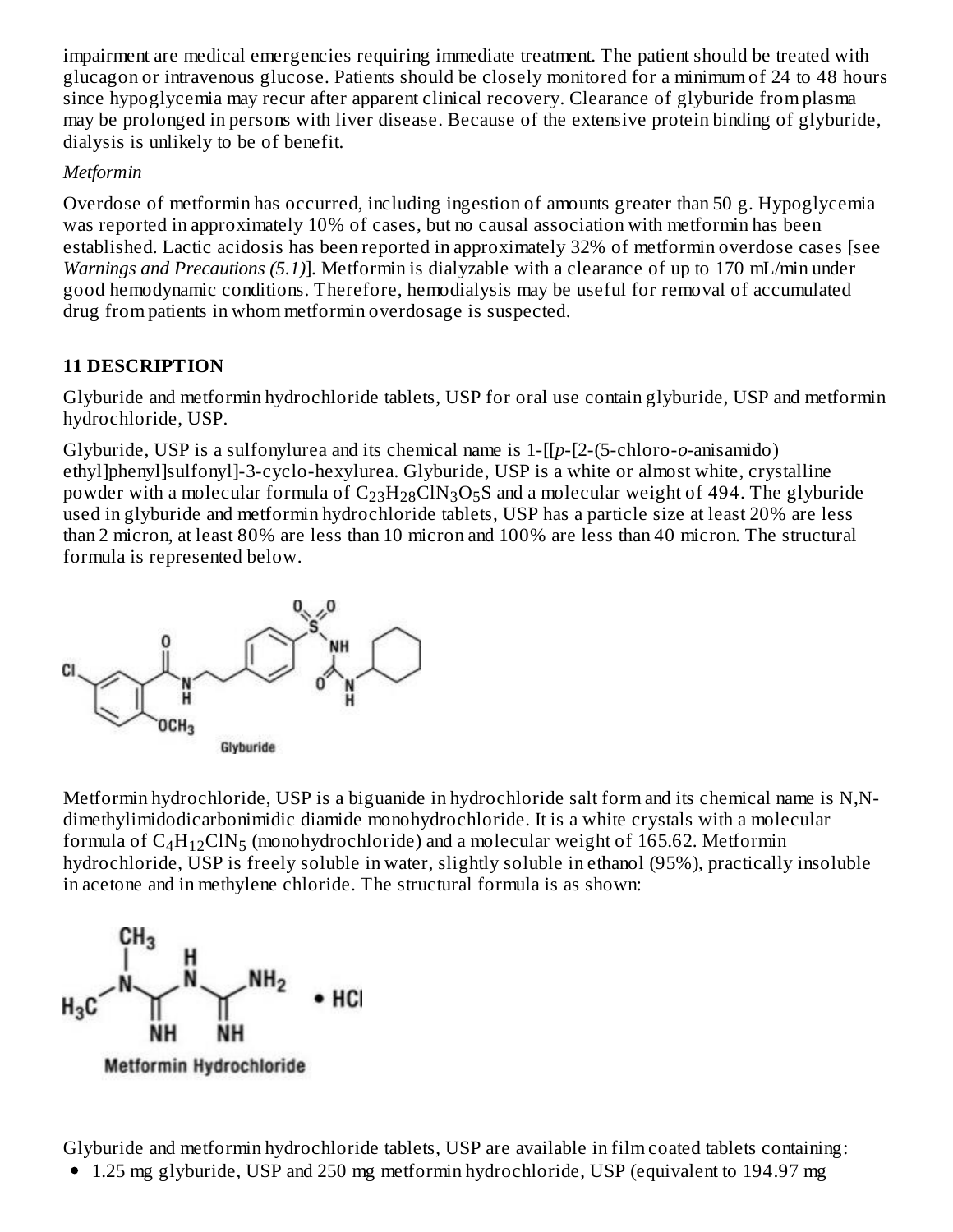metformin);

- 2.5 mg glyburide, USP and 500 mg metformin hydrochloride, USP (equivalent to 389.93 mg metformin);
- 5 mg glyburide, USP and 500 mg metformin hydrochloride, USP (equivalent to 389.93 mg metformin).

Each tablet contains the following inactive ingredients: calcium carbonate, croscarmellose sodium, magnesium stearate, microcrystalline cellulose and povidone.

Additionally, 1.25 mg/250 mg tablets contain opadry II white 33F28398 which contains hypromellose, lactose monohydrate, polyethylene glycol, talc and titanium dioxide.

Additionally, 2.5 mg/500 mg tablets contain opadry II orange 31F530003 which contains FD&C blue #2 aluminum lake, FD&C yellow #5 aluminum lake, FD&C yellow #6 aluminum lake, hypromellose, lactose monohydrate, polyethylene glycol and titanium dioxide.

Additionally, 5 mg/500 mg tablets contain opadry II green 31F510000 which contains iron oxide black, iron oxide red, iron oxide yellow, hypromellose, lactose monohydrate, polyethylene glycol and titanium dioxide.

# **12 CLINICAL PHARMACOLOGY**

# **12.1 Mechanism of Action**

Glyburide primarily lowers blood glucose by stimulating the release of insulin from the pancreas, an effect dependent upon functioning beta cells in the pancreatic islets. Sulfonylureas bind to the sulfonylurea receptor in the pancreatic beta-cell plasma membrane, leading to closure of the ATPsensitive potassium channel, thereby stimulating the release of insulin.

Metformin is an antihyperglycemic agent that improves glucose tolerance in patients with type 2 diabetes, lowering both basal and postprandial plasma glucose. Metformin decreases hepatic glucose production, decreases intestinal absorption of glucose, and improves insulin sensitivity by increasing peripheral glucose uptake and utilization. With metformin therapy, insulin secretion remains unchanged while fasting insulin levels and daylong plasma insulin response may decrease.

# **12.3 Pharmacokinetics**

# *Absorption*

# *Glyburide and Metformin Hydrochloride*

In bioavailability studies of glyburide and metformin hydrochloride 2.5 mg/500 mg and 5 mg/500 mg, the mean area under the plasma concentration versus time curve (AUC) for the glyburide component was 18% and 7%, respectively, greater than that of standard particle-size glyburide coadministered with metformin. The pharmacokinetics of metformin HCl component of glyburide and metformin hydrochloride was consistent with that of metformin HCl coadministered with glyburide.

*Effect of food*: Following administration of a single glyburide and metformin hydrochloride 5 mg/500 mg tablet with either a 20% glucose solution or a 20% glucose solution with food, there was no effect of food on the  $\rm{C_{max}}$  and a relatively small effect of food on the AUC of the glyburide component. The  $\rm T_{max}$  for the glyburide component was shortened from 7.5 hours to 2.75 hours with food compared to the same tablet strength administered fasting with a 20% glucose solution. The effect of food on the pharmacokinetics of the metformin component of glyburide and metformin hydrochloride was indeterminate. However, food is known to decrease the extent of and slightly delay the absorption of metformin, as shown by approximately a 40% lower mean peak plasma concentration (C $_{\rm max}$ ), a 25% lower area under the plasma concentration versus time curve (AUC), and a 35-minute prolongation of time to peak plasma concentration (T $_{\rm max}$ ) following administration of a single 850 mg tablet of metformin with food, compared to the same tablet strength administered fasting. The clinical relevance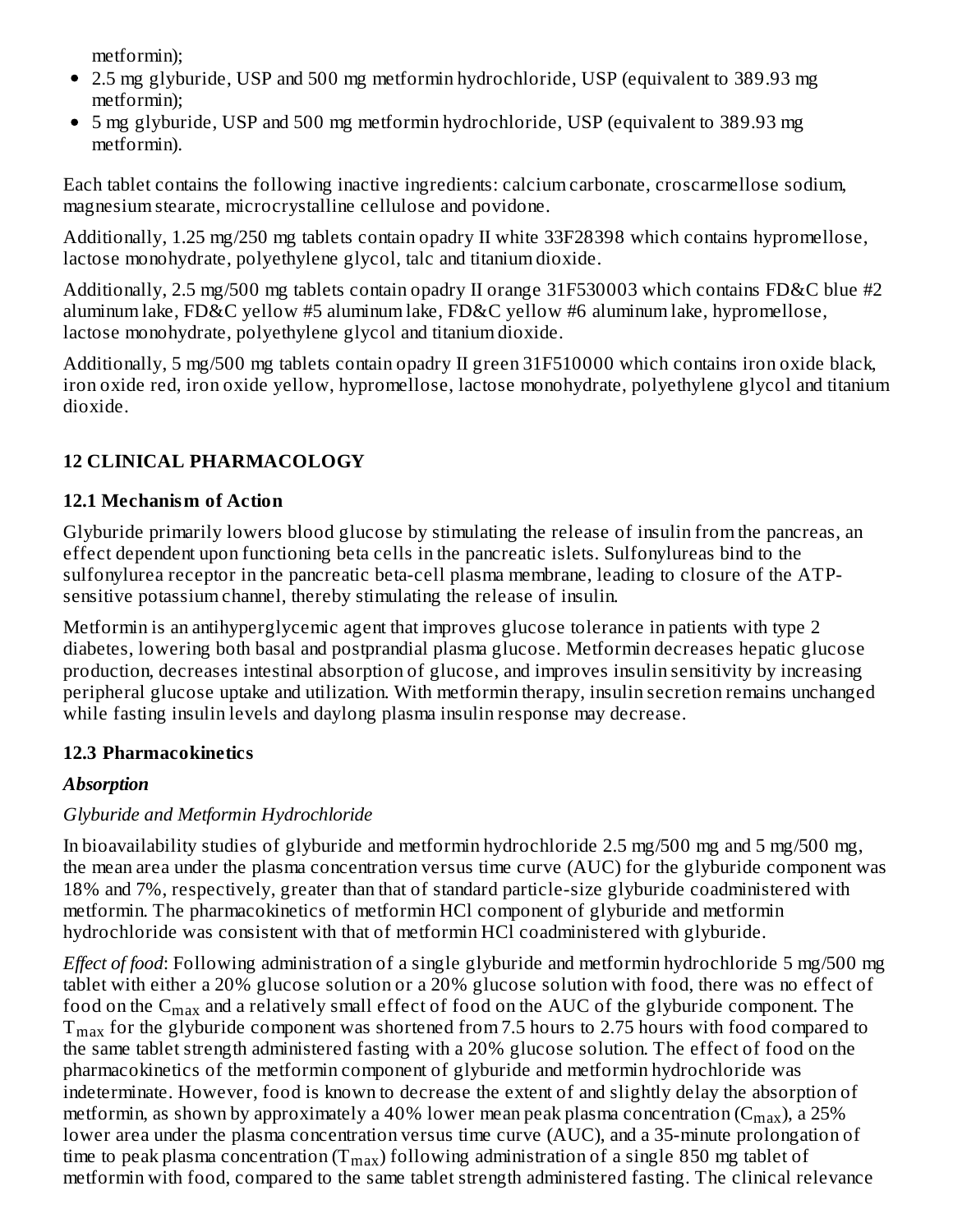### of these decreases is unknown.

## *Glyburide*

Single-dose studies with standard particle-size glyburide tablets in normal subjects demonstrate significant absorption of glyburide within 1 hour, peak drug levels at about 4 hours, and low but detectable levels at 24 hours. Mean serum levels of glyburide, as reflected by areas under the serum concentration-time curve, increase in proportion to corresponding increases in dose. Bioequivalence has not been established between glyburide and metformin hydrochloride and single-ingredient standard particle-size glyburide products.

## *Metformin*

The absolute bioavailability of a 500 mg metformin tablet given under fasting conditions is approximately 50% to 60%. Studies using single oral doses of metformin tablets of 500 mg and 1,500 mg, and 850 mg to 2,550 mg, indicate that there is a lack of dose proportionality with increasing doses, which is due to decreased absorption rather than an alteration in elimination. At usual clinical doses and dosing schedules of metformin, steady-state plasma concentrations of metformin are reached within 24 to 48 hours and are generally  $\leq 1$  mcg/mL.

## *Distribution*

## *Glyburide*

Sulfonylurea drugs are extensively bound to serum proteins. Displacement from protein binding sites by other drugs may lead to enhanced hypoglycemic action. *In vitro*, the protein binding exhibited by glyburide is predominantly non-ionic, whereas that of other sulfonylureas (chlorpropamide, tolbutamide, tolazamide) is predominantly ionic. Acidic drugs, such as phenylbutazone, warfarin, and salicylates, displace the ionic-binding sulfonylureas from serum proteins to a far greater extent than the non-ionic binding glyburide. It has not been shown that this difference in protein binding results in fewer drug-drug interactions with glyburide tablets in clinical use.

### *Metformin*

The apparent volume of distribution (V/F) of metformin following single oral doses of 850 mg averaged 654±358 L. Metformin is negligibly bound to plasma proteins. Metformin partitions into erythrocytes, most likely as a function of time.

### *Metabolism and Elimination*

## *Glyburide*

The decrease of glyburide in the serum of normal healthy individuals is biphasic; the terminal half-life is about 10 hours. The major metabolite of glyburide is the 4-trans-hydroxy derivative. A second metabolite, the 3-cis-hydroxy derivative, also occurs. These metabolites probably contribute no significant hypoglycemic action in humans since they are only weakly active (1/400 and 1/40 as active, respectively, as glyburide) in rabbits. Glyburide is excreted as metabolites in the bile and urine, approximately 50% by each route. This dual excretory pathway is qualitatively different from that of other sulfonylureas, which are excreted primarily in the urine.

## *Metformin*

Intravenous single-dose studies in normal subjects demonstrate that metformin is excreted unchanged in the urine and does not undergo hepatic metabolism (no metabolites have been identified in humans) nor biliary excretion. Renal clearance (see Table 4) is approximately 3.5 times greater than creatinine clearance, which indicates that tubular secretion is the major route of metformin elimination. Following oral administration, approximately 90% of the absorbed drug is eliminated via the renal route within the first 24 hours, with a plasma elimination half-life of approximately 6.2 hours. In blood, the elimination half-life is approximately 17.6 hours, suggesting that the erythrocyte mass may be a compartment of distribution.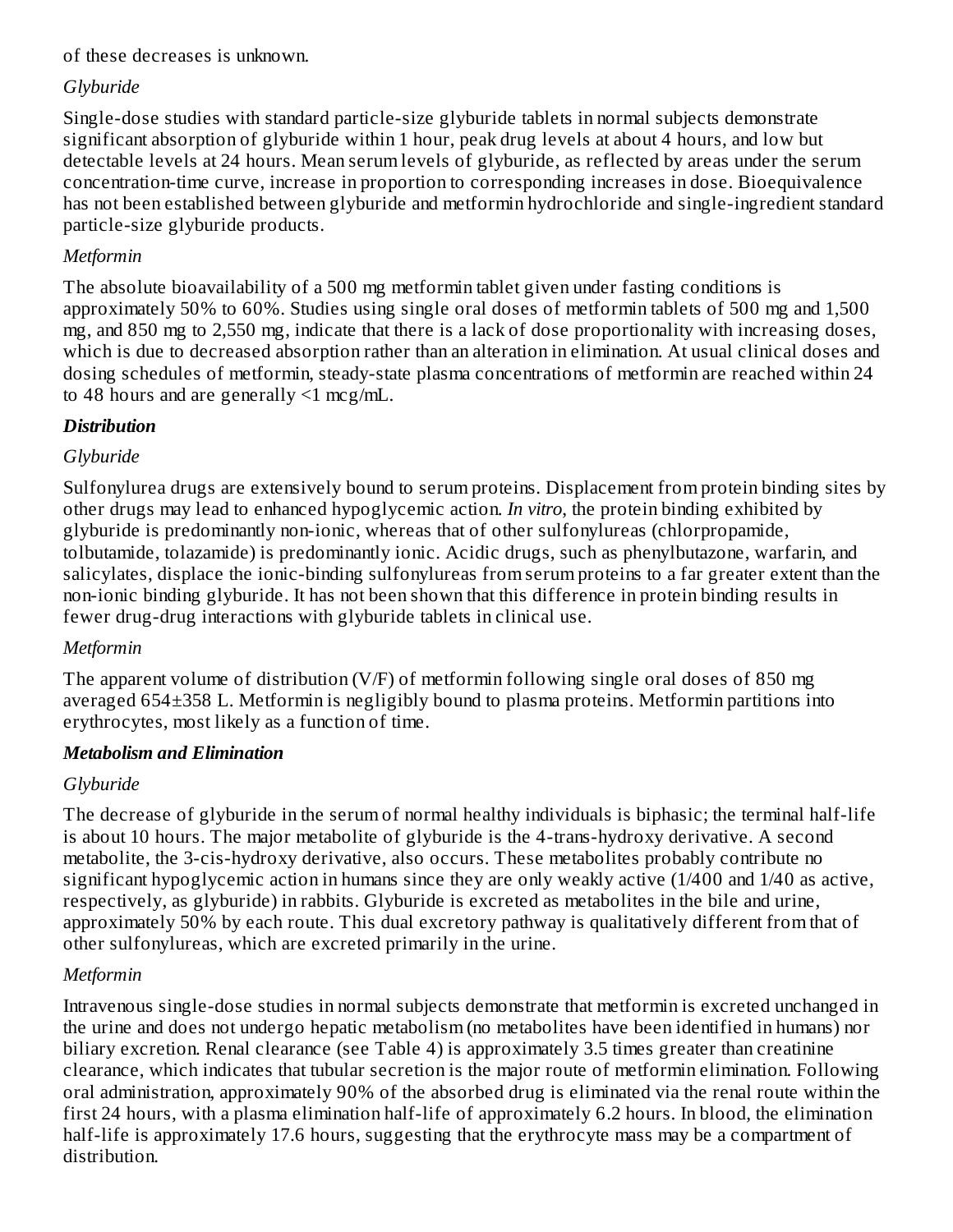### **Specific Populations**

### *Hepatic Impairment*

No pharmacokinetic studies have been conducted in patients with hepatic insufficiency for either glyburide or metformin [see *Warnings and Precautions (8.7*)].

### *Renal Impairment*

No information is available on the pharmacokinetics of glyburide in patients with renal insufficiency. In patients with decreased renal function the plasma and blood half-life of metformin is prolonged and the renal clearance is decreased (Table 4); [see *Dosage and Administration (2), Contraindications (4),* and *Warnings and Precautions (5.1)*].

### *Geriatrics*

There is no information on the pharmacokinetics of glyburide in elderly patients.

Limited data from controlled pharmacokinetic studies of metformin in healthy elderly subjects suggest that total plasma clearance is decreased, the half-life is prolonged, and  $\rm{C_{max}}$  is increased, when compared to healthy young subjects. From these data, it appears that the change in metformin pharmacokinetics with aging is primarily accounted for by a change in renal function (Table 4); [see *Dosage and Administration (2.3)* and *Warnings and Precautions (5.1)*]**.**

#### **Table 4: Select Mean (±SD) Metformin Pharmacokinetic Parameters Following Single or Multiple Oral Dos es of Metformin HCl**

| Subject Groups: Metformin HCl Dose <sup>a</sup>          | $C_{\rm max}^{\qquad b}$ | $T_{max}$ <sup>c</sup> | <b>Renal Clearance</b> |
|----------------------------------------------------------|--------------------------|------------------------|------------------------|
| (number of subjects)                                     | mcg/mL)                  | (hrs)                  | (mL/min)               |
| <b>Healthy, nondiabetic adults:</b>                      |                          |                        |                        |
| 500 mg $SDd(24)$                                         | $1.03 (\pm 0.33)$        | $2.75 \ (\pm 0.81)$    | 600 $(\pm 132)$        |
| 850 mg SD $(74)$ <sup>e</sup>                            | 1.60 $(\pm 0.38)$        | 2.64 $(\pm 0.82)$      | 552 $(\pm 139)$        |
| 850 mg t.i.d. for 19 doses <sup><math>f</math></sup> (9) | $2.01 (\pm 0.42)$        | 1.79 $(\pm 0.94)$      | 642 (±173)             |
| <b>Adults with type 2 diabetes:</b>                      |                          |                        |                        |
| 850 mg SD (23)                                           | 1.48 $(\pm 0.5)$         | 3.32 $(\pm 1.08)$      | 491 $(\pm 138)$        |
| 850 mg t.i.d. for 19 doses <sup>f</sup> (9)              | 1.90 $(\pm 0.62)$        | $2.01 (\pm 1.22)$      | 550 $(\pm 160)$        |
| Elderly <sup>g</sup> , healthy nondiabetic adults:       |                          |                        |                        |
| 850 mg SD (12)                                           | $2.45 \ (\pm 0.70)$      | $2.71 (\pm 1.05)$      | 412 $(\pm 98)$         |
| <b>Renal-impaired adults: 850 mg SD</b>                  |                          |                        |                        |
| Mild ( $CL_{cr}$ <sup>h</sup> 61 to 90 mL/min) (5)       | 1.86 $(\pm 0.52)$        | 3.20 $(\pm 0.45)$      | 384 (±122)             |
| Moderate ( $CL_{cr}$ 31 to 60 mL/min) (4)                | 4.12 $(\pm 1.83)$        | $3.75 \ (\pm 0.50)$    | 108 $(\pm 57)$         |
| Severe ( $CL_{cr}$ 10 to 30 mL/min) (6)                  | 3.93 $(\pm 0.92)$        | $4.01 (\pm 1.10)$      | 130 $(\pm 90)$         |

<sup>a</sup> All doses given fasting except the first 18 doses of the multiple-dose studies

<sup>b</sup> Peak plasma concentration

<sup>c</sup> Time to peak plasma concentration

<sup>d</sup> SD=single dose

<sup>e</sup> Combined results (average means) of 5 studies: mean age 32 years (range 23 to 59 years)

 $f$  Kinetic study done following dose 19, given fasting

<sup>g</sup> Elderly subjects, mean age 71 years (range 65 to 81 years)

 $^{\rm h}{\rm CL}_{\rm cr}$ =creatinine clearance normalized to body surface area of 1.73m $^2$ 

*Gender*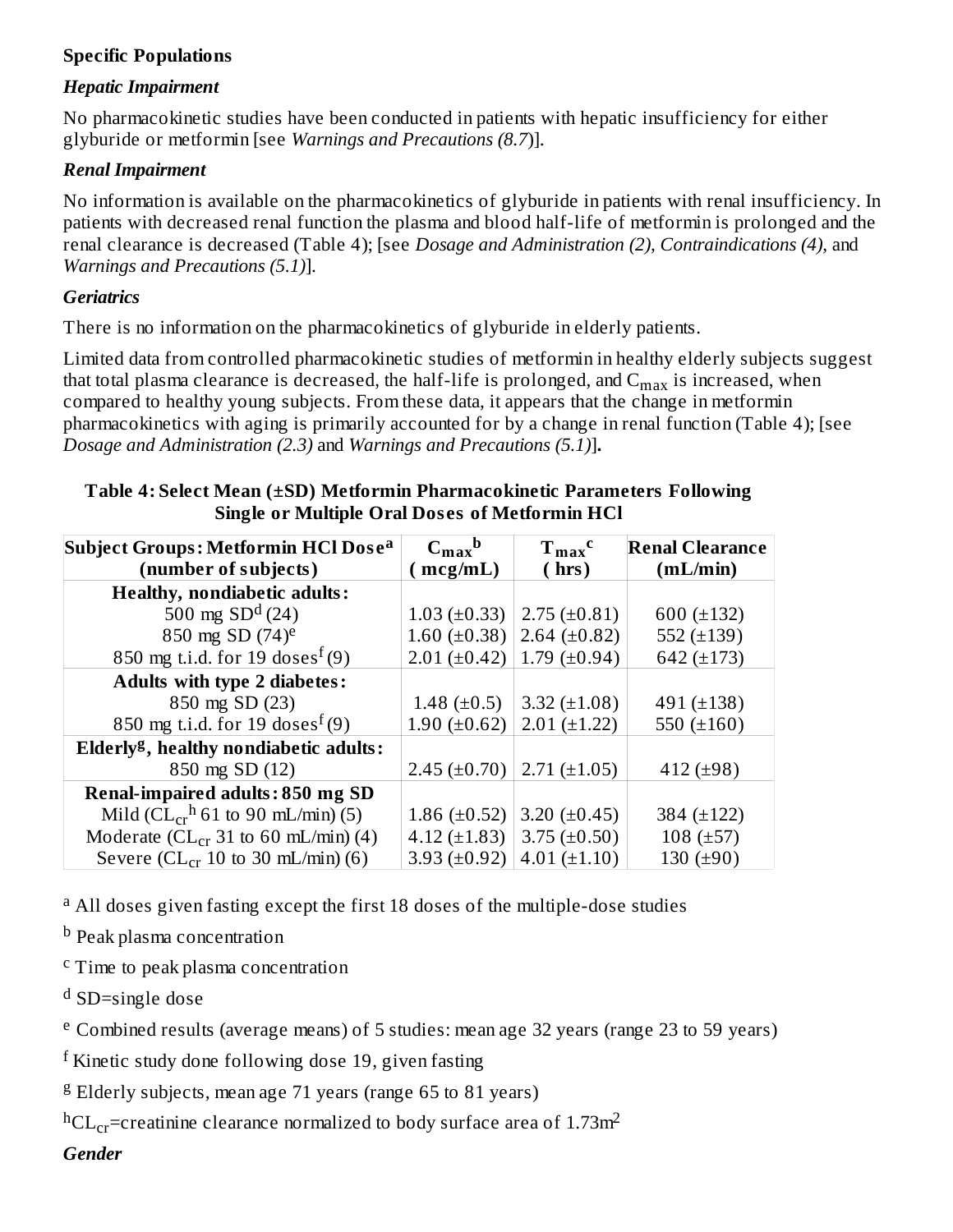There is no information on the effect of gender on the pharmacokinetics of glyburide.

Metformin pharmacokinetic parameters did not differ significantly in subjects with or without type 2 diabetes when analyzed according to gender (males=19, females=16).

## *Race*

No information is available on race differences in the pharmacokinetics of glyburide.

No studies of metformin pharmacokinetic parameters according to race have been performed.

# **13 NONCLINICAL TOXICOLOGY**

## **13.1 Carcinogenesis, Mutagenesis, Impairment of Fertility**

No animal studies have been conducted with the combined products in glyburide and metformin hydrochloride. The following data are based on findings in studies performed with the individual products.

## *Glyburide*

Studies in rats with glyburide alone at doses up to 300 mg/kg/day (approximately 145 times the maximum recommended human daily dose of 20 mg for the glyburide component of glyburide and metformin hydrochloride based on body surface area comparisons) for 18 months revealed no carcinogenic effects. In a 2-year oncogenicity study of glyburide in mice, there was no evidence of treatment-related tumors.

There was no evidence of mutagenic potential of glyburide alone in the following *in vitro* tests: Salmonella microsome test (Ames test) and in the DNA damage/alkaline elution assay.

No evidence of impaired fertility was observed when doses up to 500 times the maximum recommended human dose of 20 mg of glyburide, based on body surface area comparisons, were administered to rats in reproduction studies.

## *Metformin*

Long-term carcinogenicity studies have been performed in rats (dosing duration of 104 weeks) and mice (dosing duration of 91 weeks) at doses up to and including 900 mg/kg/day and 1,500 mg/kg/day, respectively. These doses are both approximately 4 times the maximum recommendation human daily dose of 2,000 mg on body surface area comparisons. No evidence of carcinogenicity with metformin was found in either male or female mice. Similarly, there was no tumorigenic potential observed with metformin in male rats. There was, however, an increased incidence of benign stromal uterine polyps in female rats treated with 900 mg/kg/day.

There was no evidence of a mutagenic potential of metformin in the following *in vitro* tests: Ames test (*S. typhimurium*), gene mutation test (mouse lymphoma cells), or chromosomal aberrations test (human lymphocytes). Results in the *in vivo* mouse micronucleus test were also negative.

Fertility of male or female rats was unaffected by metformin when administered at doses as high as 600 mg/kg/day, which is approximately 3 times the maximum recommended human daily dose of 2,000 mg based on body surface area comparisons.

# **14 CLINICAL STUDIES**

# *Patients with Inadequate Glycemic Control on Diet and Exercise Alone*

In a 20-week, double-blind, placebo-controlled, multicenter U.S. clinical study, involving 806 drugnaive patients with type 2 diabetes, whose hyperglycemia was not adequately controlled with dietary management alone (baseline fasting plasma glucose [FPG] below 240 mg/dL, baseline hemoglobin  $\rm A_{1c}$ [HbA1c] between 7% and 11%), were randomized to receive initial therapy with placebo, 2.5 mg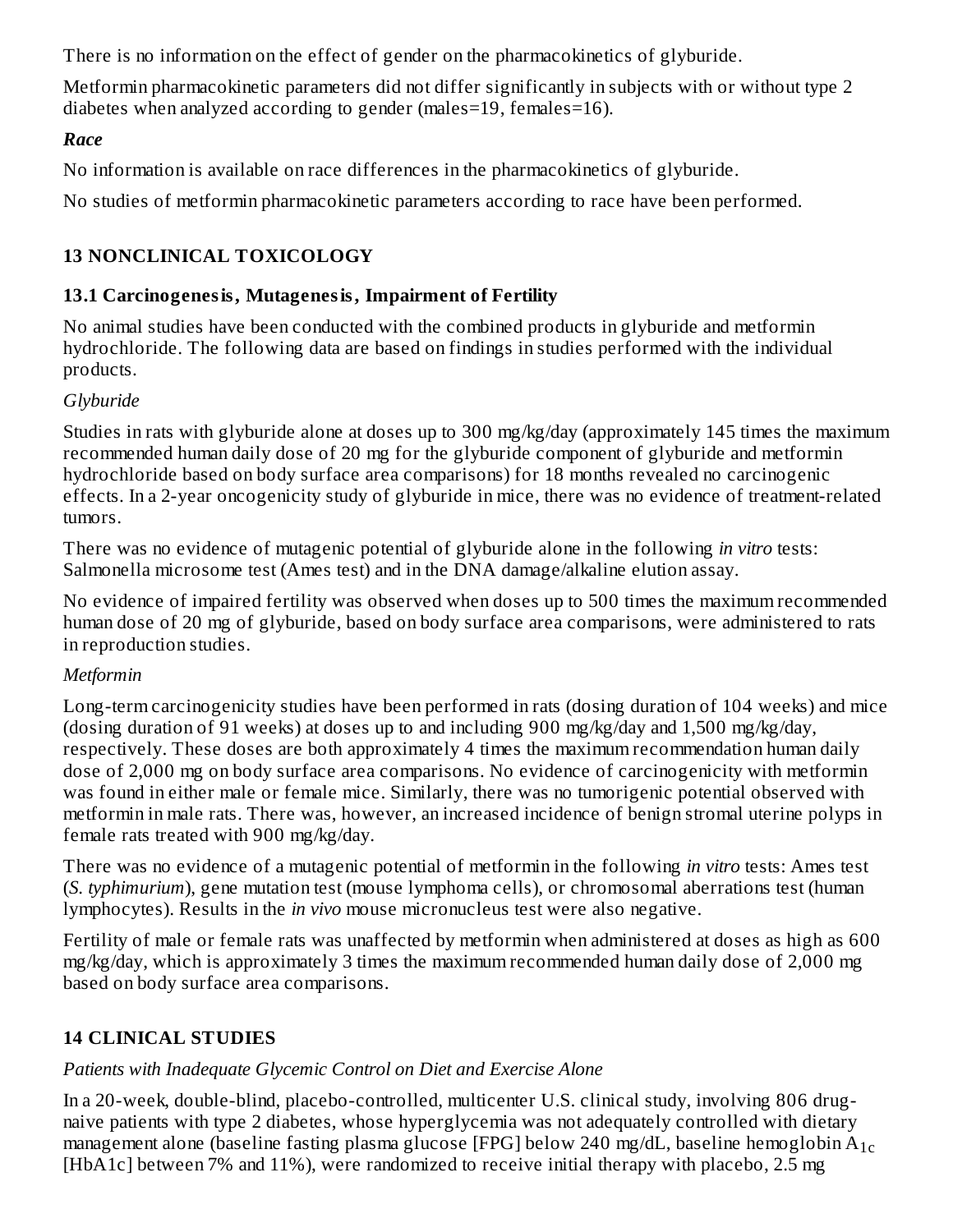glyburide, 500 mg metformin HCl, glyburide and metformin hydrochloride 1.25 mg/250 mg, or glyburide and metformin hydrochloride 2.5 mg/500 mg. After 4 weeks, the dose was progressively increased to a maximum of 4 tablets daily as needed to reach a target FPG of 126 mg/dL. Study data at 20 weeks are summarized in Table 5**.**

|                                     | <b>Placebo</b> | 2.5 <sub>mg</sub><br>tablets | Glyburide <sup> Metformin </sup><br><b>HCl</b><br>500 mg<br>tablets | <b>Metformin</b><br>$1.25 \text{ mg}/250$<br>mg<br>tablets | Glyburide and Glyburide and<br><b>Metformin</b><br>Hydrochloride Hydrochloride<br>2.5 mg/500<br>mg<br>tablets |
|-------------------------------------|----------------|------------------------------|---------------------------------------------------------------------|------------------------------------------------------------|---------------------------------------------------------------------------------------------------------------|
| <b>Mean Final Dose</b>              | $0 \text{ mg}$ | $5.3 \text{ mg}$             | $1,317 \text{ mg}$                                                  | 2.78 mg/557<br>mg                                          | 4.1 mg/824 mg                                                                                                 |
| Hemoglobin $A_{1c}$                 | $N = 147$      | $N = 142$                    | $N = 141$                                                           | $N = 149$                                                  | $N = 152$                                                                                                     |
| Baseline Mean (%)                   | 8.14           | 8.14                         | 8.23                                                                | 8.22                                                       | 8.20                                                                                                          |
| Mean Change from<br><b>Baseline</b> | $-0.21$        | $-1.24$                      | $-1.03$                                                             | $-1.48$                                                    | $-1.53$                                                                                                       |
| Difference from Placebo             |                | $-1.02$                      | $-0.82$                                                             | $-1.26a$                                                   | $-1.31a$                                                                                                      |
| Difference from<br>Glyburide        |                |                              |                                                                     | $-0.24b$                                                   | $-0.29b$                                                                                                      |
| Difference from<br>Metformin        |                |                              |                                                                     | $-0.44b$                                                   | $-0.49b$                                                                                                      |
| <b>Fasting Plasma Glucose</b>       | $N = 159$      | $N = 158$                    | $N = 156$                                                           | $N = 153$                                                  | $N = 154$                                                                                                     |
| <b>Baseline Mean FPG</b><br>(mg/dL) | 177.2          | 178.9                        | 175.1                                                               | 178                                                        | 176.6                                                                                                         |
| Mean Change from<br><b>Baseline</b> | 4.6            | $-35.7$                      | $-21.2$                                                             | $-41.5$                                                    | $-40.1$                                                                                                       |
| Difference from Placebo             |                | $-40.3$                      | $-25.8$                                                             | $-46.1a$                                                   | $-44.7a$                                                                                                      |
| Difference from<br>Glyburide        |                |                              |                                                                     | $-5.8c$                                                    | $-4.5c$                                                                                                       |
| Difference from<br>Metformin        |                |                              |                                                                     | $-20.3c$                                                   | $-18.9c$                                                                                                      |
| <b>Final HbA1c</b>                  | $N = 147$      | $N = 142$                    | $N = 141$                                                           | $N = 149$                                                  | $N = 152$                                                                                                     |
| Distribution $(\%)$                 |                |                              |                                                                     |                                                            |                                                                                                               |
| <7%                                 | 19.7%          | 59.9%                        | 50.4%                                                               | 66.4%                                                      | 71.7%                                                                                                         |
| $\geq$ 7% and <8%                   | 37.4%          | 26.1%                        | 29.8%                                                               | 25.5%                                                      | 19.1%                                                                                                         |
| $\geq 8\%$                          | 42.9%          | 14.1%                        | 19.9%                                                               | 8.1%                                                       | 9.2%                                                                                                          |

#### **Table 5: Mean Change in Hemoglobin A1c and Fasting Plasma Glucos e in Patients Receiving Placebo, Glyburide, Metformin HCl or Glyburide and Metformin Hydrochloride at 20 Weeks**

 $a$  p<0.001

 $^{\rm b}$  p<0.05

 $c$  p=NS

Mean baseline body weight was 87 kg, 87 kg, 89 kg, 89 kg and 87 kg in the placebo, glyburide 2.5mg, metformin 500mg, glyburide and metformin hydrochloride 1.25 mg/250 mg and 2.5 mg/500 mg arms, respectively. Mean change in body weight from baseline to week 20 was -0.7 kg, +1.7 kg, -0.6 kg, +1.4 kg and +1.9 in the placebo, glyburide, metformin, glyburide and metformin hydrochloride 1.25 mg/250 mg and 2.5 mg/500 mg arms, respectively.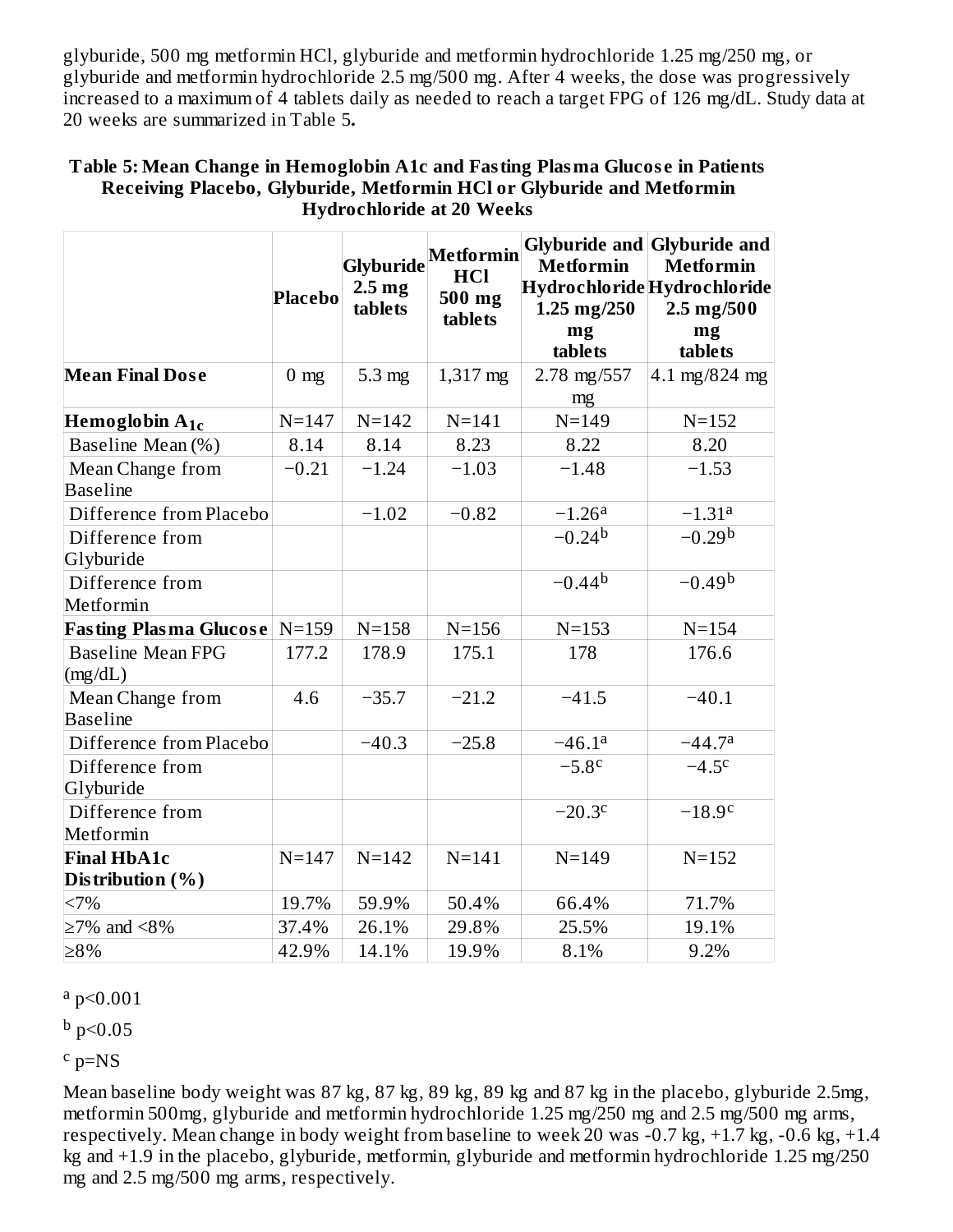### *Patients with Inadequate Glycemic Control on Sulfonylurea Alone*

In a 16-week, double-blind, active-controlled U.S. clinical study, a total of 639 patients with type 2 diabetes not adequately controlled (mean baseline HbA1c 9.5%, mean baseline FPG 213 mg/dL) while being treated with at least one-half the maximum dose of a sulfonylurea (e.g., glyburide 10 mg, glipizide 20 mg) were randomized to receive glyburide (fixed dose, 20 mg), metformin HCl (500 mg), glyburide and metformin hydrochloride 2.5 mg/500 mg, or glyburide and metformin hydrochloride 5 mg/500 mg. The doses of metformin HCl and glyburide and metformin hydrochloride were titrated to a maximum of 4 tablets daily as needed to achieve FPG <140 mg/dL. Study data at 16 weeks are summarized in Table 6.

#### **Table 6: Mean Change in Hemoglobin A1c and Fasting Plasma Glucos e in Patients Receiving Glyburide, Metformin HCl or Glyburide and Metformin Hydrochloride at 16 Weeks**

|                               | <b>Glyburide</b><br>5 <sub>mg</sub><br>tablets | <b>Metformin</b><br>HCl<br>500 mg<br>tablets | <b>Metformin</b><br>Hydrochloride Hydrochloride<br>$2.5 \,\mathrm{mg}/500$<br>mg<br>tablets | <b>Glyburide and Glyburide and</b><br><b>Metformin</b><br>5 mg/500 mg<br>tablets |
|-------------------------------|------------------------------------------------|----------------------------------------------|---------------------------------------------------------------------------------------------|----------------------------------------------------------------------------------|
| <b>Mean Final Dose</b>        | $20 \text{ mg}$                                | $1,840$ mg                                   | $8.8 \text{ mg}/1,760$                                                                      | 17 mg/1,740                                                                      |
| Hemoglobin A 1c               | $N = 158$                                      | $N = 142$                                    | mg<br>$N = 154$                                                                             | mg<br>$N = 159$                                                                  |
| Baseline Mean (%)             | 9.63                                           | 9.51                                         | 9.43                                                                                        | 9.44                                                                             |
| <b>Final Mean</b>             | 9.61                                           | 9.82                                         | 7.92                                                                                        | 7.91                                                                             |
| Difference from Glyburide     |                                                |                                              | $-1.69a$                                                                                    | $-1.70a$                                                                         |
| Difference from Metformin     |                                                |                                              | $-1.90a$                                                                                    | $-1.91a$                                                                         |
| <b>Fasting Plasma Glucose</b> | $N = 163$                                      | $N = 152$                                    | $N = 160$                                                                                   | $N = 160$                                                                        |
| Baseline Mean (mg/dL)         | 218.4                                          | 213.4                                        | 212.2                                                                                       | 210.2                                                                            |
| <b>Final Mean</b>             | 221.0                                          | 233.8                                        | 169.6                                                                                       | 161.1                                                                            |
| Difference from Glyburide     |                                                |                                              | $-51.3a$                                                                                    | $-59.9a$                                                                         |
| Difference from Metformin     |                                                |                                              | $-64.2a$                                                                                    | $-72.7a$                                                                         |
| Final HbA1c Distribution (%)  | $N = 158$                                      | $N = 142$                                    | $N = 154$                                                                                   | $N = 159$                                                                        |
| <7%                           | 2.5%                                           | 2.8%                                         | 24.7%                                                                                       | 22.6%                                                                            |
| $\geq$ 7% and <8%             | 9.5%                                           | 11.3%                                        | 33.1%                                                                                       | 37.1%                                                                            |
| ≥8%                           | 88%                                            | 85.9%                                        | 42.2%                                                                                       | 40.3%                                                                            |

 $a$  p<0.001

Weight gain due to glyburide was comparable in all three exposed groups.

## **16 HOW SUPPLIED/STORAGE AND HANDLING**

Glyburide and metformin hydrochloride tablets, USP are available as follows:

Glyburide and metformin hydrochloride tablets, 1.25 mg/250 mg are white to off-white colored, capsule shaped, biconvex coated tablets, debossed with "653" on one side and plain on the other side and are supplied as follows:

NDC 68382-653-06 in bottles of 30 tablets

NDC 68382-653-16 in bottles of 90 tablets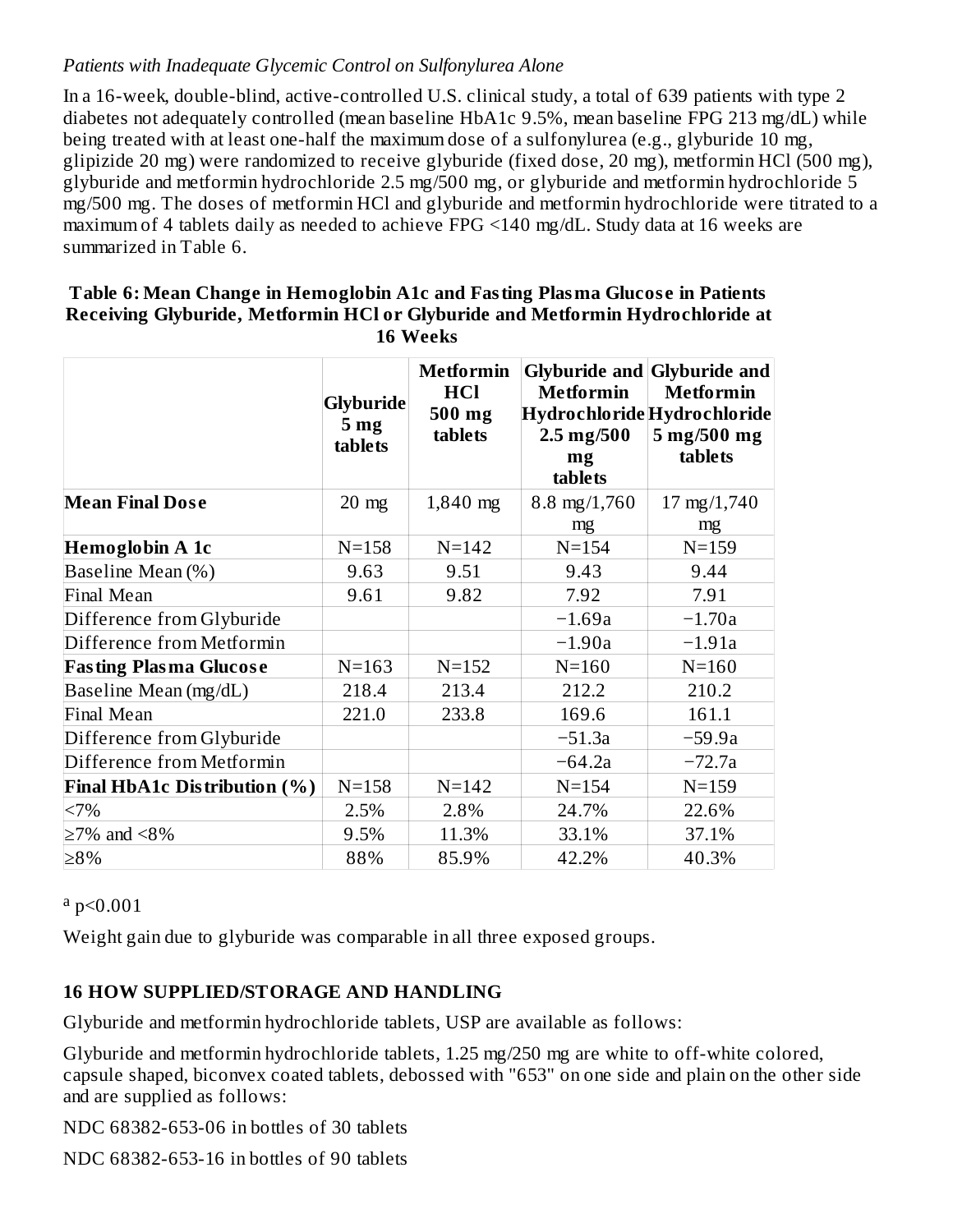NDC 68382-653-01 in bottles of 100 tablets

NDC 68382-653-05 in bottles of 500 tablets

NDC 68382-653-10 in bottles of 1000 tablets

NDC 68382-653-77 in unit-dose blister cartons of 100 (10 x 10) unit-dose tablets

Glyburide and metformin hydrochloride tablets, 2.5 mg/500 mg are tan to scarlet yellow colored, capsule shaped, biconvex coated tablets debossed with "654" on one side and plain on the other side and are supplied as follows:

NDC 68382-654-06 in bottles of 30 tablets

NDC 68382-654-16 in bottles of 90 tablets

NDC 68382-654-01 in bottles of 100 tablets

NDC 68382-654-05 in bottles of 500 tablets

NDC 68382-654-10 in bottles of 1000 tablets

NDC 68382-654-77 in unit-dose blister cartons of 100 (10 x 10) unit-dose tablets

Glyburide and metformin hydrochloride tablets, 5 mg/500 mg are pale yellow colored, capsule shaped, biconvex coated tablets, debossed with "655" on one side and plain on the other side and are supplied as follows:

NDC 68382-655-06 in bottles of 30 tablets

NDC 68382-655-16 in bottles of 90 tablets

NDC 68382-655-01 in bottles of 100 tablets

NDC 68382-655-05 in bottles of 500 tablets

NDC 68382-655-10 in bottles of 1000 tablets

NDC 68382-655-77 in unit-dose blister cartons of 100 (10 x 10) unit-dose tablets

Store at temperatures up to 25°C (77°F). [See USP Controlled Room Temperature.]

Dispense in light-resistant containers.

## **17 PATIENT COUNSELING INFORMATION**

Advise the patient to read the FDA-approved patient labeling (Patient Information).

### *Lactic Acidosis:*

Explain the risks of lactic acidosis, its symptoms, and conditions that predispose to its development. Advise patients to discontinue glyburide and metformin hydrochloride tablets immediately and to promptly notify their healthcare provider practitioner if unexplained hyperventilation, myalgia, malaise, unusual somnolence, or other nonspecific symptoms occur. Counsel patients against excessive alcohol intake and inform patients about importance of regular testing of renal function while receiving glyburide and metformin hydrochloride tablets. Instruct patients to inform their doctor that they are taking glyburide and metformin hydrochloride tablets prior to any surgical or radiological procedure, as temporary discontinuation may be required [see *Warnings and Precautions (5.1)*].

### *Hypoglycemia:*

*Inform* patients that hypoglycemia may occur when taking glyburide and metformin hydrochloride tablets. Explain to patients the risks of hypoglycemia, its symptoms and treatment, and conditions that predispose to its development [see *Warnings and Precautions (5.2)*].

*Cardiovascular Mortality:*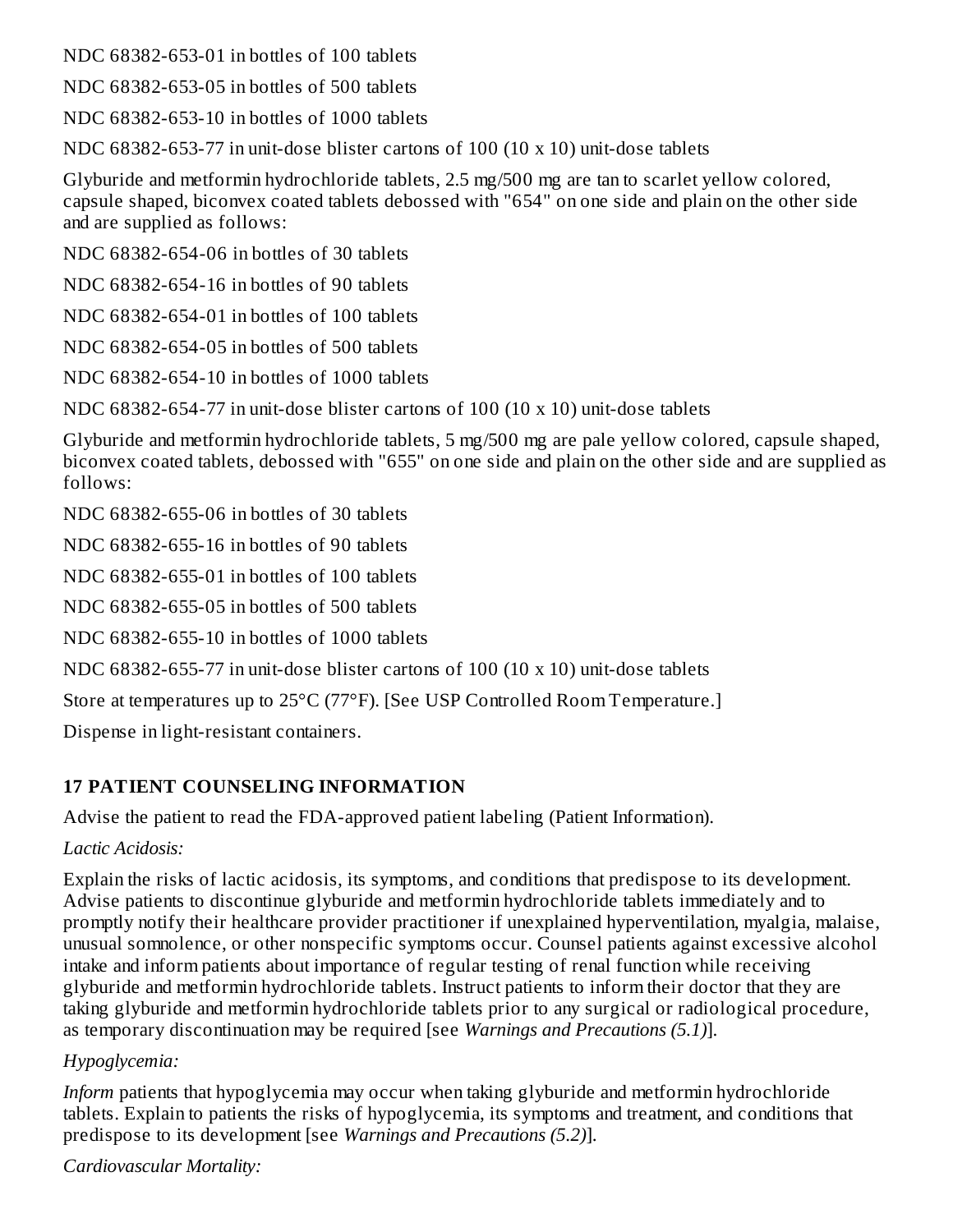Inform patients that the administration of oral hypoglycemic drugs has been reported to be associated with increased cardiovascular mortality as compared to treatment with diet alone or diet plus insulin. Inform patients of the potential risks and benefits of glyburide and of alternative modes of therapy [see *Warnings and Precautions (5.3)*].

## *Vitamin B Deficiency: 12*

Inform patients about importance of regular hematological testing while receiving glyburide and metformin hydrochloride tablets [see *Warnings and Precautions (5.5)*].

## *Females of Reproductive Age*:

Inform females that treatment with glyburide and metformin hydrochloride tablets may result in ovulation in some premenopausal anovulatory women which may lead to unintended pregnancy [see *Use in Specific Populations (8.3)*].

### **Manufactured by:**

Cadila Healthcare Ltd.

Baddi, India

**Distributed by:**

## **Zydus Pharmaceuticals (USA) Inc.**

Pennington, NJ 08534

Revision: 05/2020

## **PATIENT INFORMATION**

### **Glyburide and Metformin Hydrochloride Tablets USP, for oral us e (glye' bure ide and met for' min hye' droe klor' ide)**

**What is the most important information I should know about glyburide and metformin hydrochloride tablets?**

**Glyburide and metformin hydrochloride tablets can caus e s erious side effects, including:**

**Lactic Acidosis. Metformin hydrochloride, a medicine in glyburide and metformin hydrochloride tablets, can caus e a rare, but s erious, side effect called lactic**

**acidosis (a build-up of lactic acid in the blood) that can caus e death. Lactic acidosis is a medical emergency and must be treated in a hospital.**

**Stop taking glyburide and metformin hydrochloride tablets and call your healthcare provider right away if you get any of the following symptoms of lactic acidosis:**

| • feel very weak and tired                                                                  | have unusual sleepiness or sleep<br>longer than usual |
|---------------------------------------------------------------------------------------------|-------------------------------------------------------|
| have unusual (not normal) muscle pain                                                       | feel cold, especially in your arms<br>and legs        |
| • have trouble breathing                                                                    | feel dizzy or lightheaded                             |
| have unexplained stomach or intestinal<br>problems with nausea and vomiting, or<br>diarrhea | • have a slow or irregular heartbeat                  |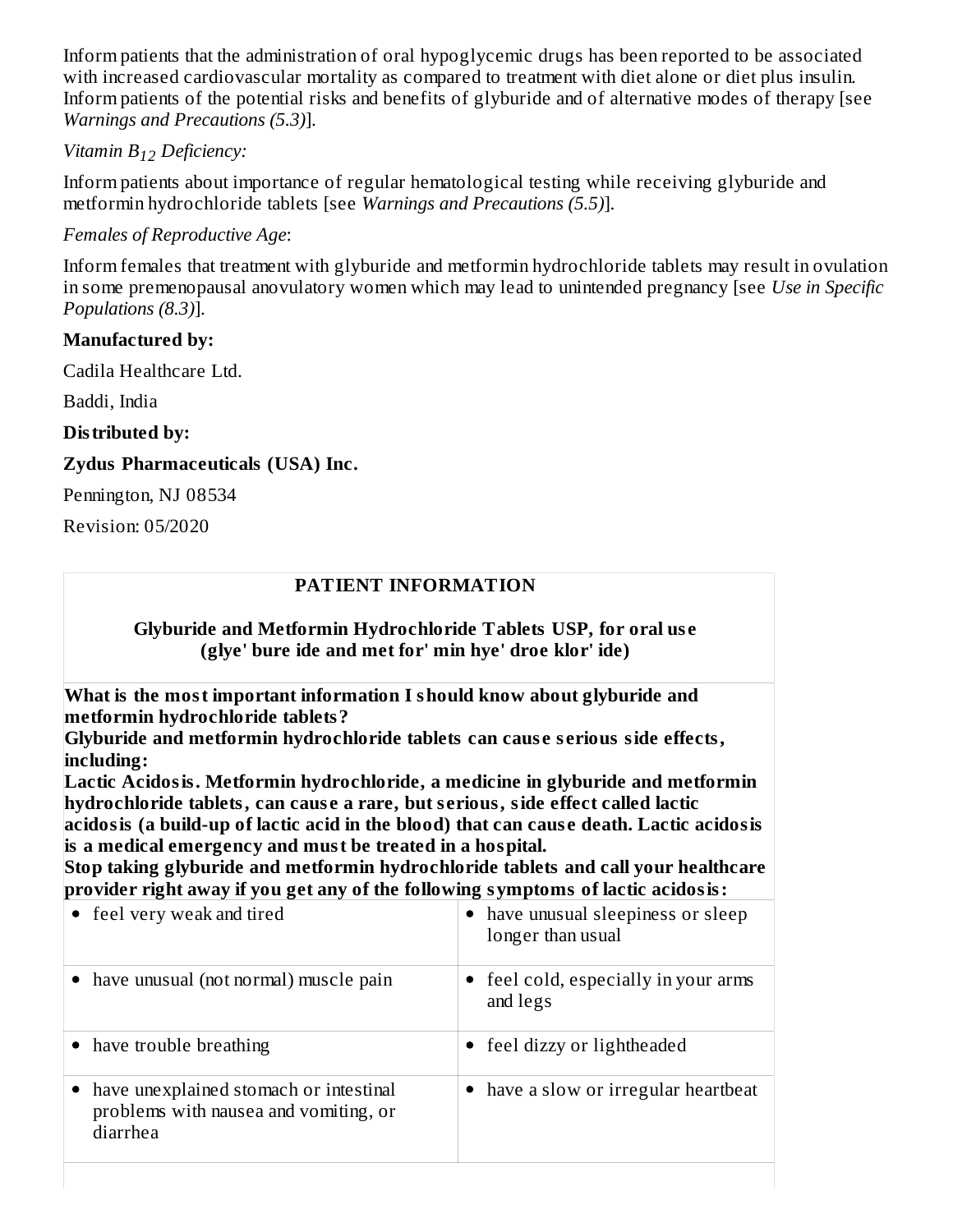## **You have a higher chance of getting lactic acidosis if you:**

- have severe kidney problems. **"See "Do not take glyburide and metformin hydrochloride tablets if you:"**
- have liver problems.
- drink a lot of alcohol (very often or short-term "binge" drinking).
- get dehydrated (lose a large amount of body fluids). This can happen if you are sick with a fever, vomiting, or diarrhea. Dehydration can also happen when you sweat a lot with activity or exercise and do not drink enough fluids.
- have certain x-ray tests with injectable dyes or contrast agents.
- have surgery or other procedures for which you need to restrict the amount of food and liquid you eat and drink.
- have congestive heart failure.
- have a heart attack, severe infection, or stroke.
- are 65 years of age or older.

Tell your healthcare provider if you have any of the problems in the list above.

Tell your healthcare provider that you are taking glyburide and metformin hydrochloride tablets before you have surgery or x-ray tests.

Your healthcare provider may need to stop glyburide and metformin hydrochloride tablets for a while if you have surgery or certain x-ray tests. Glyburide and metformin hydrochloride tablets can have other serious side effects. See **"What are the possible side effects of glyburide and metformin hydrochloride tablets**

## **What is glyburide and metformin hydrochloride tablets?**

- Glyburide and metformin hydrochloride tablets are a prescription medicine that contains glyburide (sulfonylurea) and metformin hydrochloride. Glyburide and metformin hydrochloride tablets are used with diet and exercise to help control high blood sugar (hyperglycemia) in adults with type 2 diabetes.
- It is not known if glyburide and metformin hydrochloride tablets are safe and effective in children under 18 years of age.

## **Do not take glyburide and metformin hydrochloride tablets if you:**

- have severe kidney problems.
- are allergic to metformin hydrochloride, glyburide or any of the ingredients in glyburide and metformin hydrochloride tablets. See the end of this Patient Information leaflet for a complete list of ingredients in glyburide and metformin hydrochloride tablets.
- have a condition called metabolic acidosis, including diabetic ketoacidosis (high levels of certain acids called "ketones" in your blood or urine).
- take bosentan.

**Before taking glyburide and metformin hydrochloride tablets tell your healthcare provider about all medical conditions, including if you:**

- have a history or risk for diabetic ketoacidosis. See **"Do not take glyburide and metformin hydrochloride tablets if you:"**
- have kidney problems.
- have liver problems.
- have heart problems, including congestive heart failure.
- are 65 year of age or older.
- drink alcohol very often, or drink a lot of alcohol in short-term "binge" drinking.
- have or any members of your family have glucose-6-phosphate dehydrogenase (G6PD) deficiency.
- are taking insulin or another sulfonylurea medicine.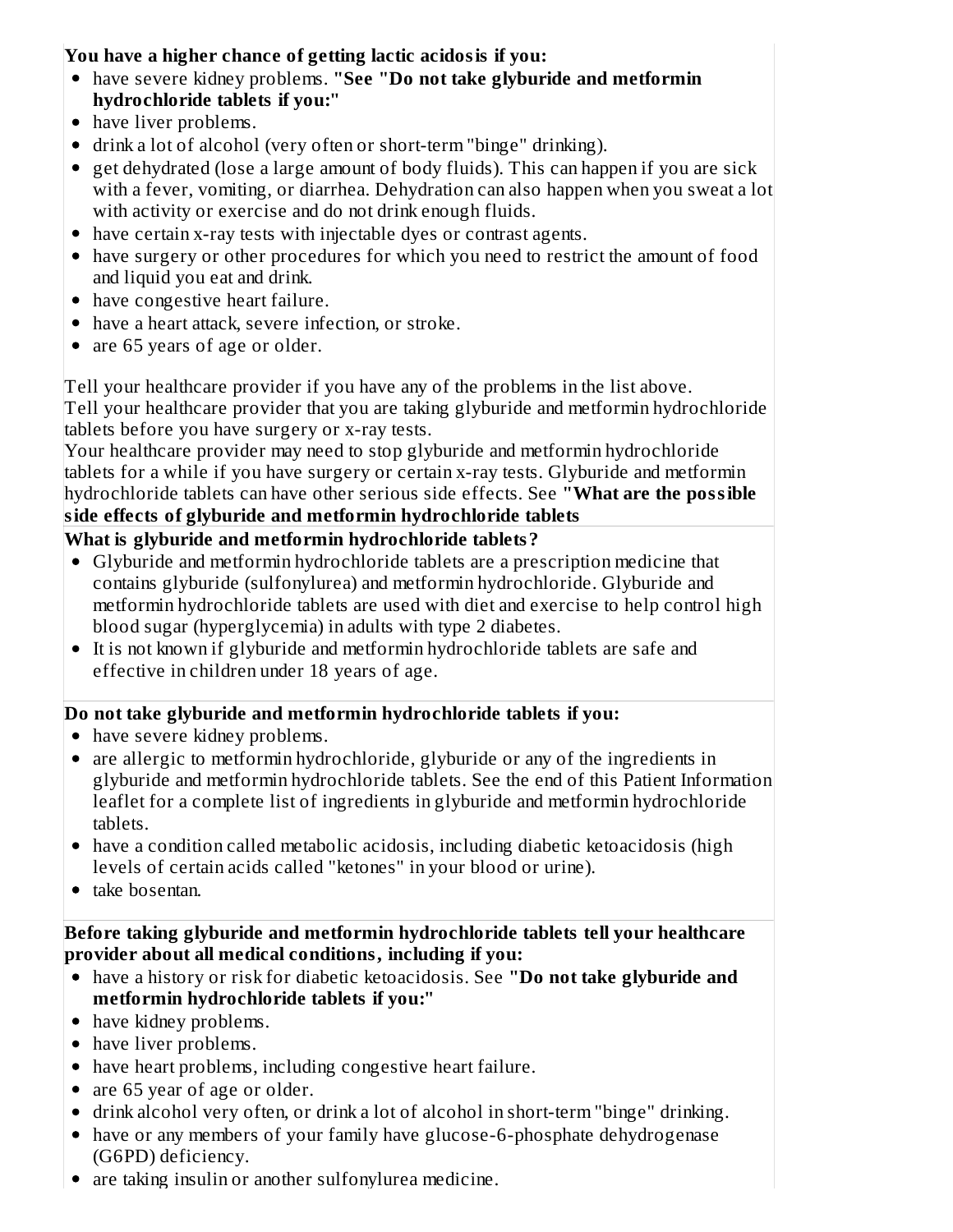- are taking insulin or another sulfonylurea medicine. are pregnant or plan to become pregnant. It is not known if glyburide and metformin hydrochloride tablets will harm your unborn baby. You should not take glyburide and metformin hydrochloride tablets during the last 2 weeks of your pregnancy. If you are pregnant, talk with your healthcare provider about the best way to control your blood sugar while you are pregnant.
- are a woman who has not gone through menopause (premenopausal) who does not have periods regularly or at all. Glyburide and metformin hydrochloride tablets can cause the release of an egg from an ovary in a woman (ovulation). This can increase your chance of getting pregnant.
- are breastfeeding or plan to breastfeed. It is not known if glyburide one of the medicines in glyburide and metformin hydrochloride tablets passes into your breast milk. Metformin the other medicine in glyburide and metformin hydrochloride tablets can pass into your breastmilk. Talk with your healthcare provider about the best way to feed your baby while you take glyburide and metformin hydrochloride tablets.

## **Tell your healthcare provider about all the medicines you take,** including

prescription and over-the-counter medicines, vitamins, and herbal supplements. Know the medicines you take. Keep a list of them to show your healthcare provider and pharmacist when you get a new medicine.

Glyburide and metformin hydrochloride tablets may affect the way other medicines work, and other medicines may affect how glyburide and metformin hydrochloride tablets work.

## **How should I take glyburide and metformin hydrochloride tablets?**

- Take glyburide and metformin hydrochloride tablets exactly as your healthcare provider tells you.
- Glyburide and metformin hydrochloride tablets should be taken 2 times each day with meals to help decrease an upset stomach side effect and avoid hypoglycemia.
- If you are taking colesevelam and glyburide and metformin hydrochloride tablets, take your glyburide and metformin hydrochloride tablets at least 4 hours before taking your colesevelam.
- Your healthcare provider should do blood tests to check how well your kidneys are working before and during your treatment with glyburide and metformin hydrochloride tablets.
- Your healthcare provider will check your diabetes with regular blood tests, including your blood sugar levels and your hemoglobin  $A_{1c}$ .
- Low blood sugar (hypoglycemia) can happen more often when glyburide and metformin hydrochloride tablets are taken with certain other diabetes medicines. Talk to your healthcare provider about how to prevent, recognize, and manage low blood sugar. See **"What are the possible side effects of glyburide and metformin hydrochloride tablets?"**
- Check your blood sugar as your healthcare provider tells you to.
- If you take too many glyburide and metformin hydrochloride tablets, call your healthcare provider or go to the nearest hospital emergency room right away.

# **What should I avoid while taking glyburide and metformin hydrochloride tablets?**

- Do not drink a lot of alcoholic drinks while taking glyburide and metformin hydrochloride tablets. This means you should not binge drink for short periods, and you should not drink a lot of alcohol on a regular basis. Alcohol can increase the chance of getting lactic acidosis.
- Do not drive, operate machinery, or do other dangerous activities until you know how glyburide and metformin hydrochloride tablets affect you.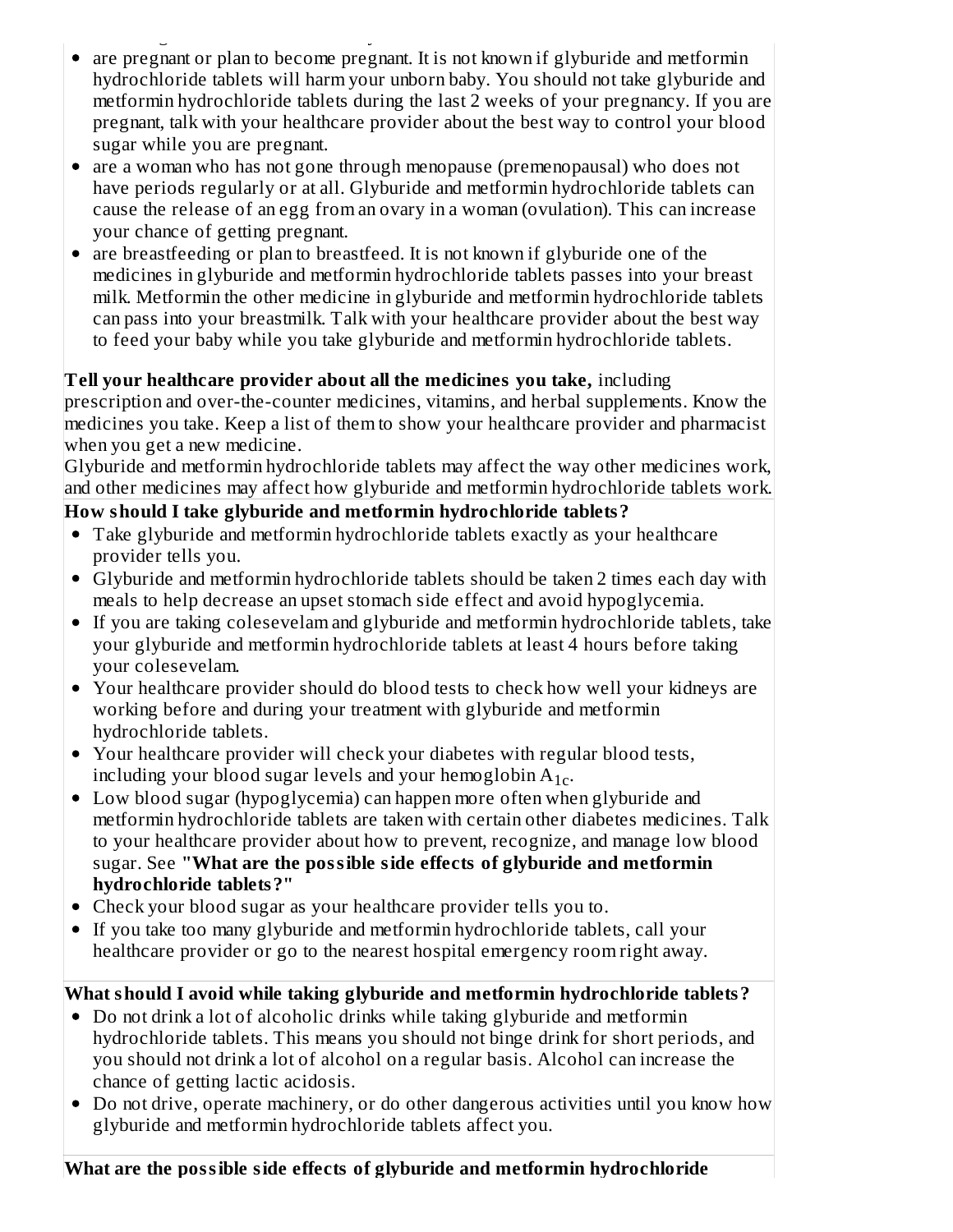## **tablets?**

**Glyburide and metformin hydrochloride tablets can caus e s erious side effects, including:**

- See **"What is the most important information I should know about glyburide and metformin hydrochloride tablets?"**
- **low blood sugar (hypoglycemia). Low blood sugar is a s erious, but common side effect of glyburide and metformin hydrochloride tablets.**

If you take glyburide and metformin hydrochloride tablets with another medicine that can cause low blood sugar, such as insulin, you have a higher risk of getting low blood sugar. The dose of insulin or other diabetic medicines may need to be lowered while you take glyburide and metformin hydrochloride tablets. Signs and symptoms of low blood sugar may include:

| o headache       | o hunger                     | o dizziness      |
|------------------|------------------------------|------------------|
| o drowsiness     | o fast heartbeat             | o sweating       |
| o weakness       | o confusion                  | o blurred vision |
| o irritability   | o shaking or feeling jittery | o anxiety        |
| o slurred speech | o mood changes               |                  |

- **increas ed risk of cardiovas cular deaths.** Taking oral hypoglycemic medicines like glyburide and metformin hydrochloride tablets to treat diabetes have increased the risk of death from heart disease or stroke compared to treating diabetes with diet alone or diet and insulin.
- **hemolytic anemia.** People with G6PD deficiency who take glyburide and metformin hydrochloride tablets may develop hemolytic anemia (fast breakdown of red blood cells).
- **low vitamin B<sub>12</sub> (vitamin B<sub>12</sub> deficiency).** Using glyburide and metformin hydrochloride tablets may cause a decrease in the amount of vitamin  $\rm B_{12}$  in your blood, especially if you have had low vitamin  $\mathrm{B}_{12}$  levels before. Your healthcare provider may do blood tests to check your vitamin  $\rm B_{12}$  levels.

## **The most common side effects of glyburide and metformin hydrochloride tablets include:**

| o diarrhea | o vomiting     |
|------------|----------------|
| o headache | o stomach pain |

o nausea o dizziness

These are not all the possible side effects of glyburide and metformin hydrochloride tablets.

Call your doctor for medical advice about side effects. You may report side effects to FDA at 1-800-FDA-1088.

# **How should I store glyburide and metformin hydrochloride tablets ?**

- Store glyburide and metformin hydrochloride tablets at room temperature between 68°F to 77°F (20°C to 25°C).
- Keep glyburide and metformin hydrochloride tablets and all medicines out of the reach of children.

## **General information about the safe and effective us e glyburide and metformin hydrochloride tablets .**

Medicines are sometimes prescribed for purposes other than those listed in a Patient Information leaflet. Do not use glyburide and metformin hydrochloride tablets for a condition for which they was not prescribed. Do not give glyburide and metformin hydrochloride tablets to other people, even if they have the same symptoms you have. They may harm them.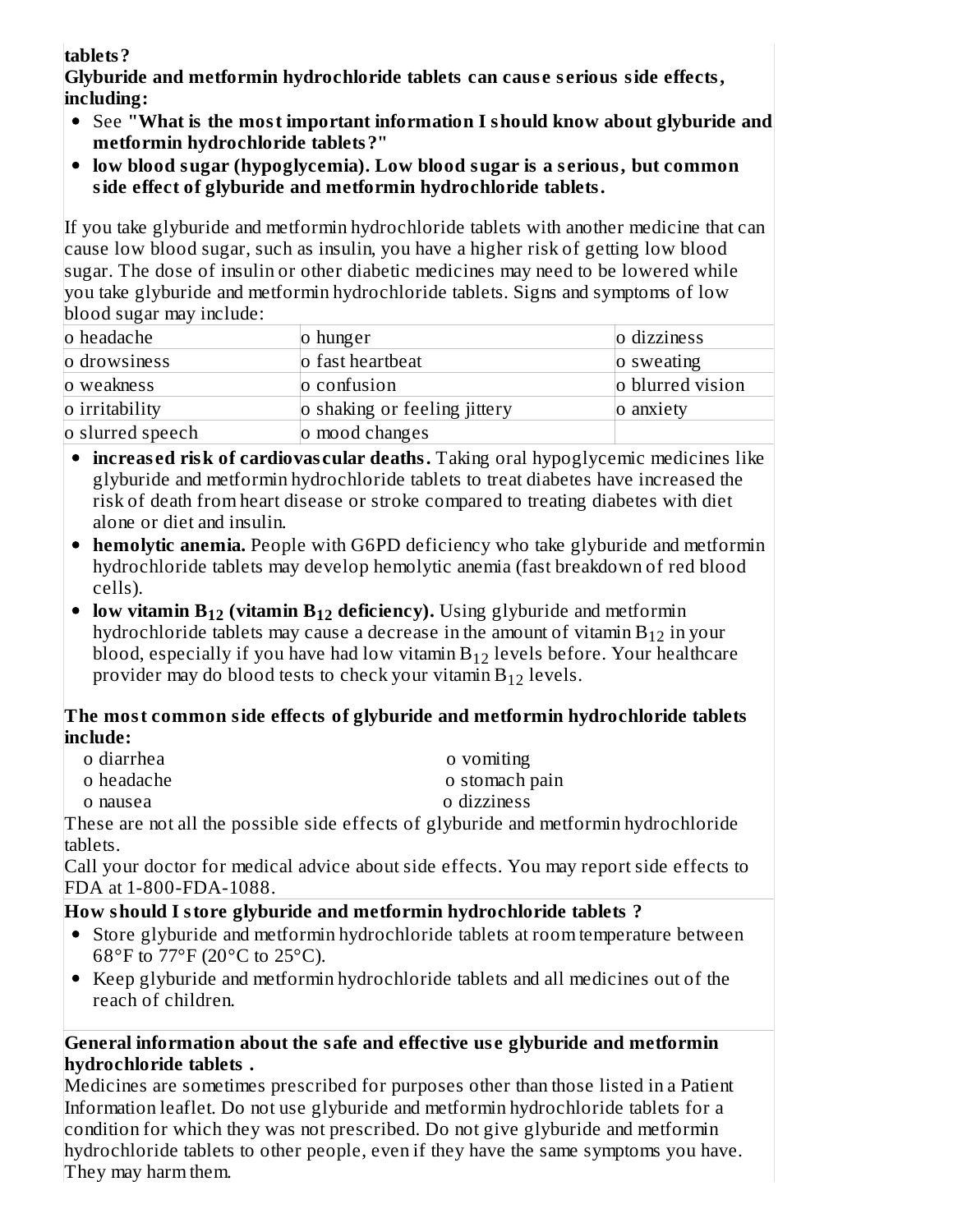You can ask your pharmacist or healthcare provider for information about glyburide and metformin hydrochloride tablets that is written for health professionals.

**What are the ingredients in glyburide and metformin hydrochloride tablets ? Active ingredients:** Glyburide, USP and Metformin hydrochloride, USP. **Inactive ingredients:** calcium carbonate, croscarmellose sodium, magnesium stearate,

microcrystalline cellulose and povidone. Additionally, 1.25 mg/250 mg tablets contain opadry II white 33F28398 which contains hypromellose, lactose monohydrate, polyethylene glycol, talc and titanium dioxide. Additionally, 2.5 mg/500 mg tablets contain opadry II orange 31F530003 which contains FD&C blue #2 aluminum lake, FD&C yellow #5 aluminum lake, FD&C yellow #6 aluminum lake, hypromellose, lactose monohydrate, polyethylene glycol and titanium dioxide.

Additionally, 5 mg/500 mg tablets contain opadry II green 31F510000 which contains iron oxide black, iron oxide red, iron oxide yellow, hypromellose, lactose monohydrate, polyethylene glycol and titanium dioxide.

## **Manufactured by:**

Cadila Healthcare Ltd. Baddi, India

**Distributed by: Zydus Pharmaceuticals (USA) Inc.** Pennington, NJ 08534

This Patient Package Insert has been approved by the U.S. Food and Drug Administration.

Revision: 05/2020

## **PACKAGE LABEL.PRINCIPAL DISPLAY PANEL**

### **NDC 68382-653-01 in bottles of 100 tablets**

### **Glyburide and Metformin Hydrochloride Tablets USP, 1.25 mg/250 mg**

**100 Tablets**

**Rx only**

**Zydus**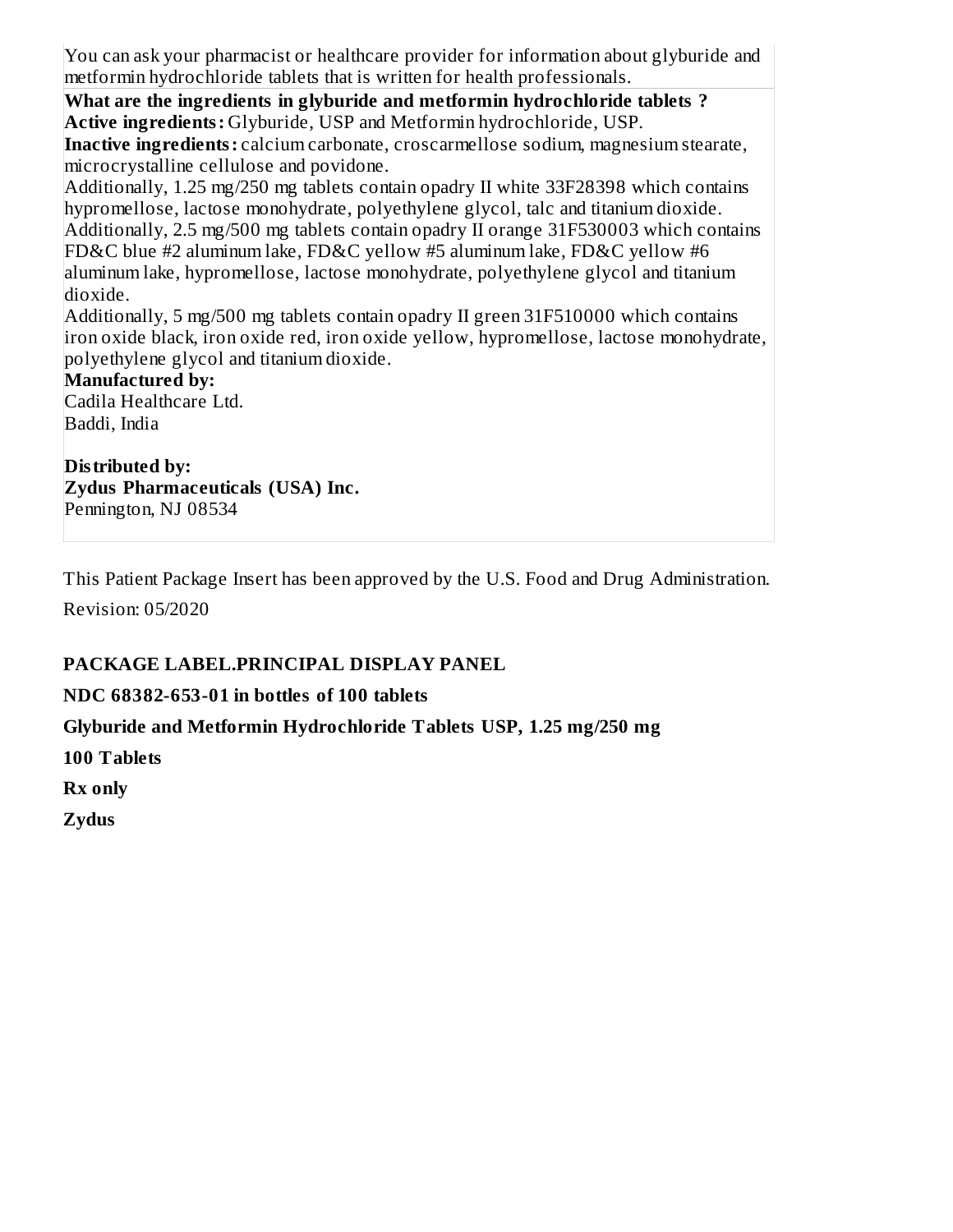

## **NDC 68382-654-01 in bottles of 100 tablets**

**Glyburide and Metformin Hydrochloride Tablets USP, 2.5 mg/500 mg**

**100 Tablets**

**Rx only**

**Zydus**



**NDC 68382-655-01 in bottles of 100 tablets**

**Glyburide and Metformin Hydrochloride Tablets USP, 5 mg/500 mg**

**100 Tablets**

**Rx only**

**Zydus**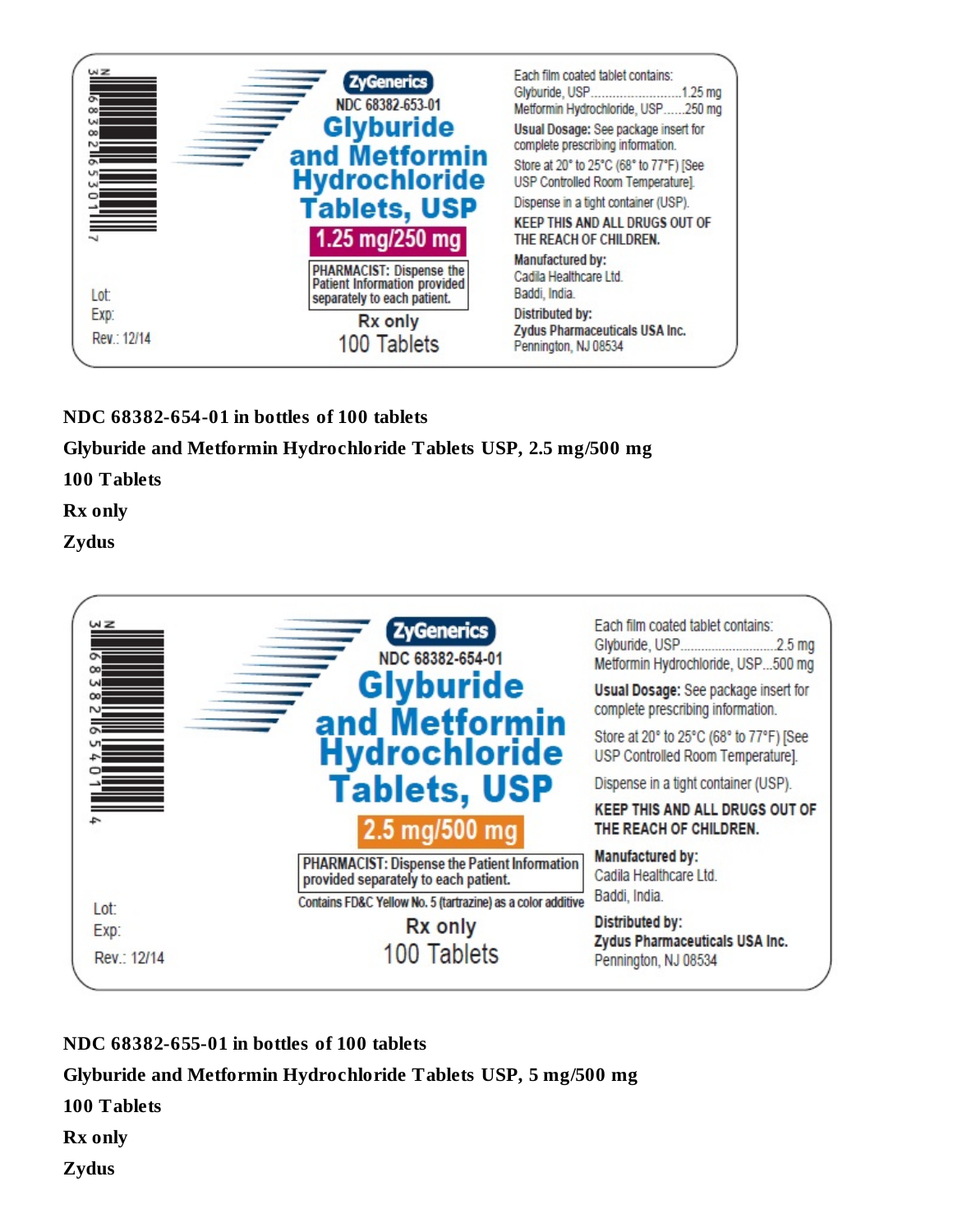

## **GLYBURIDE AND METFORMIN HYDROCHLORIDE**

glyburide and metformin hydrochloride tablet

| <b>Product Information</b> |                         |                    |               |
|----------------------------|-------------------------|--------------------|---------------|
| Product Type               | HUMAN PRESCRIPTION DRUG | Item Code (Source) | NDC:68382-653 |
| Route of Administration    | ORAL                    |                    |               |

| <b>Active Ingredient/Active Moiety</b>                                       |                                          |           |  |
|------------------------------------------------------------------------------|------------------------------------------|-----------|--|
| <b>Ingredient Name</b>                                                       | <b>Basis of Strength</b>                 | Strength  |  |
| <b>GLYBURIDE</b> (UNII: SX6K58TVWC) (GLYBURIDE - UNII:SX6K58TVWC)            | <b>GLYBURIDE</b>                         | $1.25$ mg |  |
| METFORMIN HYDRO CHLORIDE (UNII: 786Z46389E) (METFORMIN -<br>UNII:9100L32L2N) | <b>METFORMIN</b><br><b>HYDROCHLORIDE</b> | $250$ mg  |  |

| <b>Inactive Ingredients</b>                     |                 |
|-------------------------------------------------|-----------------|
| <b>Ingredient Name</b>                          | <b>Strength</b> |
| CALCIUM CARBONATE (UNII: H0G9379FGK)            |                 |
| CELLULOSE, MICRO CRYSTALLINE (UNII: OP1R32D61U) |                 |
| CROSCARMELLOSE SODIUM (UNII: M28OL1HH48)        |                 |
| HYPROMELLOSE 2910 (6 MPA.S) (UNII: 0WZ8WG20P6)  |                 |
| LACTOSE MONOHYDRATE (UNII: EWQ57Q8I5X)          |                 |
| MAGNESIUM STEARATE (UNII: 70097M6I30)           |                 |
| POLYETHYLENE GLYCOL 6000 (UNII: 30IQX730WE)     |                 |
| <b>PO VIDO NE K30 (UNII: U725Q WY32X)</b>       |                 |
| TALC (UNII: 7SEV7J4R1U)                         |                 |
| <b>TITANIUM DIO XIDE (UNII: 15FIX9 V2JP)</b>    |                 |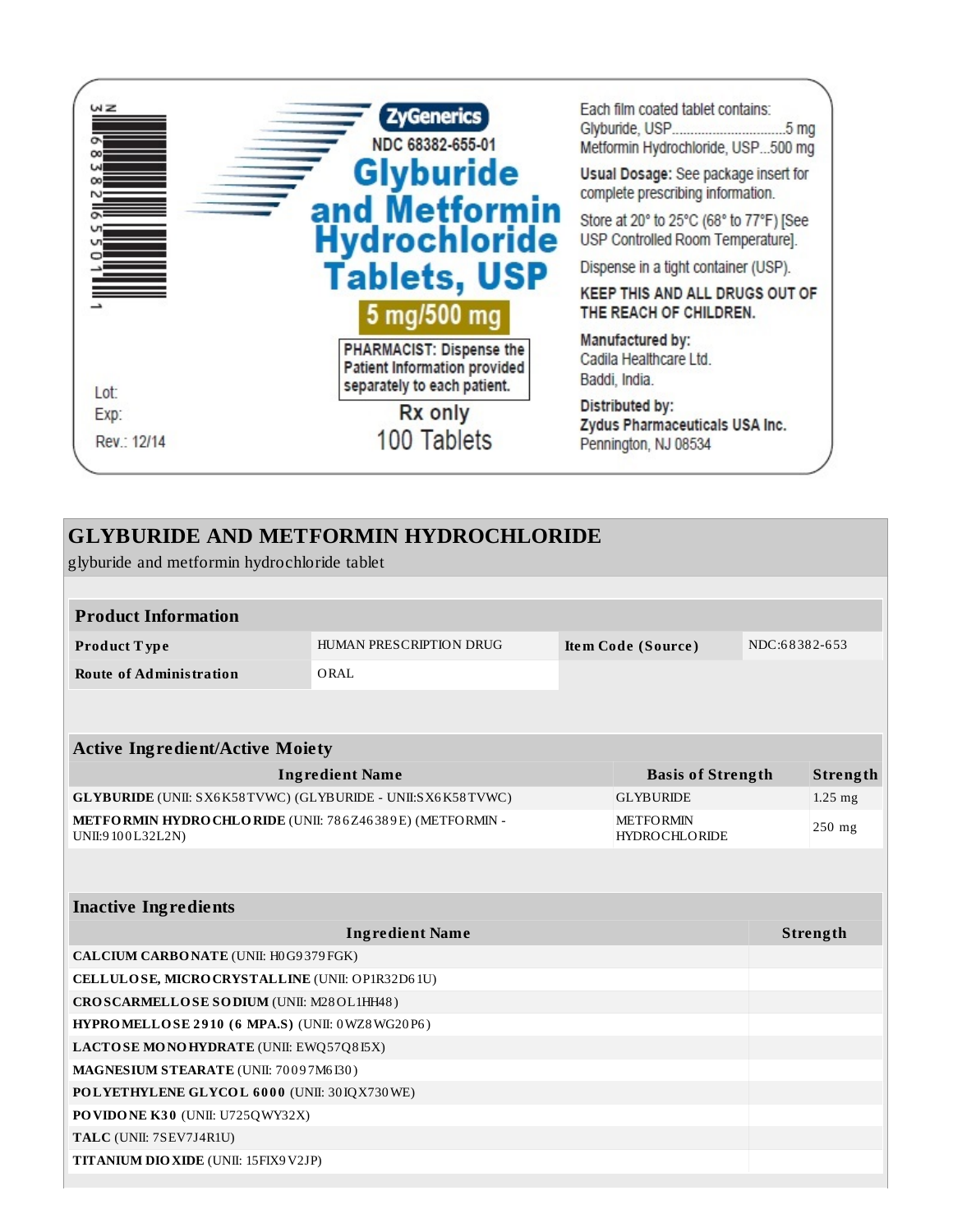| <b>Product Characteristics</b> |                            |                     |          |
|--------------------------------|----------------------------|---------------------|----------|
| Color                          | WHITE (white to off-white) | <b>Score</b>        | no score |
| <b>Shape</b>                   | <b>CAPSULE</b>             | <b>Size</b>         | 13mm     |
| <b>Flavor</b>                  |                            | <b>Imprint Code</b> | 653      |
| <b>Contains</b>                |                            |                     |          |

| <b>Packaging</b> |
|------------------|
|------------------|

|   | - -------                         |                                                                        |                                                |  |
|---|-----------------------------------|------------------------------------------------------------------------|------------------------------------------------|--|
| # | <b>Item Code</b>                  | <b>Package Description</b>                                             | <b>Marketing Start Date Marketing End Date</b> |  |
|   | NDC:68382-653-<br>06              | 30 in 1 BOTTLE; Type 0: Not a Combination Product                      | 04/07/2016                                     |  |
|   |                                   | 2 NDC:68382-653-16 90 in 1 BOTTLE; Type 0: Not a Combination Product   | 04/07/2016                                     |  |
|   |                                   | 3 NDC:68382-653-01 100 in 1 BOTTLE; Type 0: Not a Combination Product  | 04/07/2016                                     |  |
|   |                                   | 4 NDC:68382-653-05 500 in 1 BOTTLE; Type 0: Not a Combination Product  | 04/07/2016                                     |  |
|   |                                   | 5 NDC:68382-653-10 1000 in 1 BOTTLE; Type 0: Not a Combination Product | 04/07/2016                                     |  |
|   | 6 NDC:68382-653-77 10 in 1 CARTON |                                                                        | 04/07/2016                                     |  |
|   | 6 NDC:68382-653-30                | 10 in 1 BLISTER PACK; Type 0: Not a Combination<br>Product             |                                                |  |
|   |                                   |                                                                        |                                                |  |

# **Marketing Information**

| <b>Marketing Category</b> | Application Number or Monograph Citation | <b>Marketing Start Date</b> | Marketing End Date |
|---------------------------|------------------------------------------|-----------------------------|--------------------|
| <b>ANDA</b>               | ANDA206748                               | 04/07/2016                  |                    |

## **GLYBURIDE AND METFORMIN HYDROCHLORIDE**

glyburide and metformin hydrochloride tablet

| <b>Product Information</b>     |                         |                    |               |
|--------------------------------|-------------------------|--------------------|---------------|
| <b>Product Type</b>            | HUMAN PRESCRIPTION DRUG | Item Code (Source) | NDC:68382-654 |
| <b>Route of Administration</b> | ORAL                    |                    |               |
|                                |                         |                    |               |

| <b>Active Ingredient/Active Moiety</b>                                               |                                          |                  |  |
|--------------------------------------------------------------------------------------|------------------------------------------|------------------|--|
| <b>Ingredient Name</b>                                                               | <b>Basis of Strength</b>                 | Strength         |  |
| <b>GLYBURIDE</b> (UNII: SX6K58TVWC) (GLYBURIDE - UNII:SX6K58TVWC)                    | <b>GLYBURIDE</b>                         | $2.5 \text{ mg}$ |  |
| <b>METFORMIN HYDRO CHLORIDE</b> (UNII: 786Z46389E) (METFORMIN -<br>UNII:9 100L32L2N) | <b>METFORMIN</b><br><b>HYDROCHLORIDE</b> | $500$ mg         |  |

| <b>Inactive Ingredients</b>                     |          |  |
|-------------------------------------------------|----------|--|
| <b>Ingredient Name</b>                          | Strength |  |
| CALCIUM CARBONATE (UNII: H0G9379FGK)            |          |  |
| CELLULOSE, MICRO CRYSTALLINE (UNII: OP1R32D61U) |          |  |
| CROSCARMELLOSE SODIUM (UNII: M28OL1HH48)        |          |  |
| FD&C BLUE NO. 2 (UNII: L06K8R7DQK)              |          |  |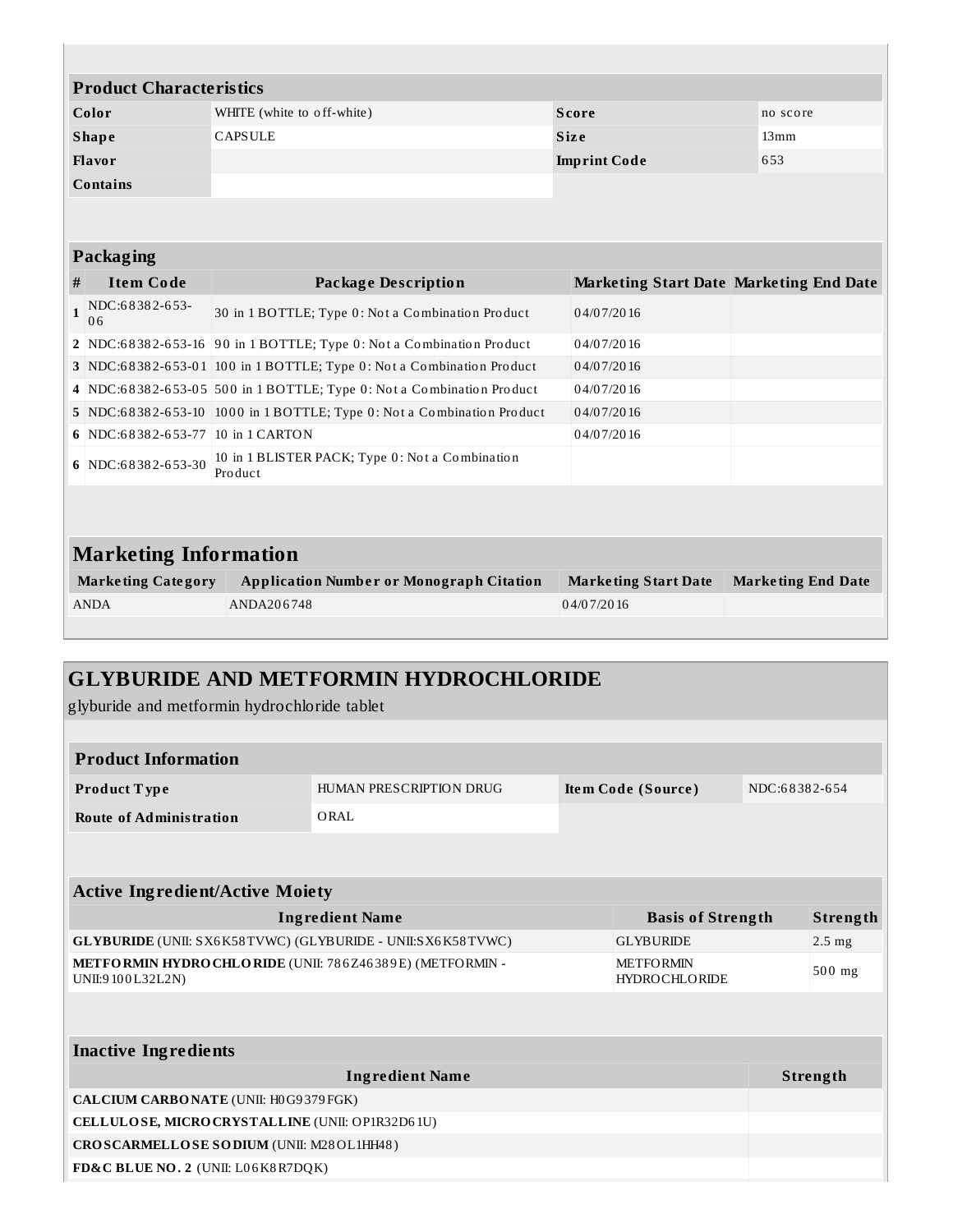| FD&C YELLOW NO. 5 (UNII: $1753WB2F1M$ )            |  |
|----------------------------------------------------|--|
| FD&C YELLOW NO. 6 (UNII: H77VEI93A8)               |  |
| $HYPROMELLOSE 2910 (15 MPA.S) (UNII: 36 SFW2JZ0W)$ |  |
| <b>LACTOSE MONOHYDRATE</b> (UNII: EWQ57Q8I5X)      |  |
| <b>MAGNESIUM STEARATE (UNII: 70097M6I30)</b>       |  |
| POLYETHYLENE GLYCOL 4000 (UNII: 4R4HFI6D95)        |  |
| <b>PO VIDO NE K30</b> (UNII: U725QWY32X)           |  |
| <b>TITANIUM DIO XIDE</b> (UNII: 15FIX9 V2JP)       |  |

# **Product Characteristics**

| Color           | YELLOW (tan to scarlet yellow) | Score               | no score           |
|-----------------|--------------------------------|---------------------|--------------------|
| <b>Shape</b>    | CAPSULE                        | <b>Size</b>         | $16 \,\mathrm{mm}$ |
| <b>Flavor</b>   |                                | <b>Imprint Code</b> | 654                |
| <b>Contains</b> |                                |                     |                    |

### **Packaging**

| <b>Package Description</b><br>30 in 1 BOTTLE; Type 0: Not a Combination Product<br>2 NDC:68382-654-16 90 in 1 BOTTLE; Type 0: Not a Combination Product | <b>Marketing Start Date Marketing End Date</b><br>04/07/2016<br>04/07/2016 |  |
|---------------------------------------------------------------------------------------------------------------------------------------------------------|----------------------------------------------------------------------------|--|
|                                                                                                                                                         |                                                                            |  |
|                                                                                                                                                         |                                                                            |  |
|                                                                                                                                                         |                                                                            |  |
| 3 NDC:68382-654-01 100 in 1 BOTTLE; Type 0: Not a Combination Product                                                                                   | 04/07/2016                                                                 |  |
| 4 NDC:68382-654-05 500 in 1 BOTTLE; Type 0: Not a Combination Product                                                                                   | 04/07/2016                                                                 |  |
| 5 NDC:68382-654-10 1000 in 1 BOTTLE; Type 0: Not a Combination Product                                                                                  | 04/07/2016                                                                 |  |
| 6 NDC:68382-654-77 10 in 1 CARTON                                                                                                                       | 04/07/2016                                                                 |  |
| 10 in 1 BLISTER PACK; Type 0: Not a Combination<br>Product                                                                                              |                                                                            |  |
|                                                                                                                                                         |                                                                            |  |

# **Marketing Information**

| <b>Marketing Category</b> | <b>Application Number or Monograph Citation</b> | <b>Marketing Start Date</b> | <b>Marketing End Date</b> |
|---------------------------|-------------------------------------------------|-----------------------------|---------------------------|
| ANDA                      | ANDA206748                                      | 04/07/2016                  |                           |

# **GLYBURIDE AND METFORMIN HYDROCHLORIDE**

glyburide and metformin hydrochloride tablet

| <b>Product Information</b>      |                         |                    |               |  |
|---------------------------------|-------------------------|--------------------|---------------|--|
| <b>Product Type</b>             | HUMAN PRESCRIPTION DRUG | Item Code (Source) | NDC:68382-655 |  |
| <b>Route of Administration</b>  | ORAL                    |                    |               |  |
|                                 |                         |                    |               |  |
|                                 |                         |                    |               |  |
| Active Ingradiant/Active Mojety |                         |                    |               |  |

| ACUVE INGLEGIENT ACUVE MORTY                                                  |                                   |                 |  |
|-------------------------------------------------------------------------------|-----------------------------------|-----------------|--|
| <b>Ingredient Name</b>                                                        | <b>Basis of Strength</b>          | Strength        |  |
| <b>GLYBURIDE</b> (UNII: SX6K58TVWC) (GLYBURIDE - UNII:SX6K58TVWC)             | <b>GLYBURIDE</b>                  | 5 <sub>mg</sub> |  |
| METFORMIN HYDRO CHLORIDE (UNII: 786Z46389E) (METFORMIN -<br>UNII:9 100L32L2N) | <b>METFORMIN</b><br>HYDROCHLORIDE | $500$ mg        |  |